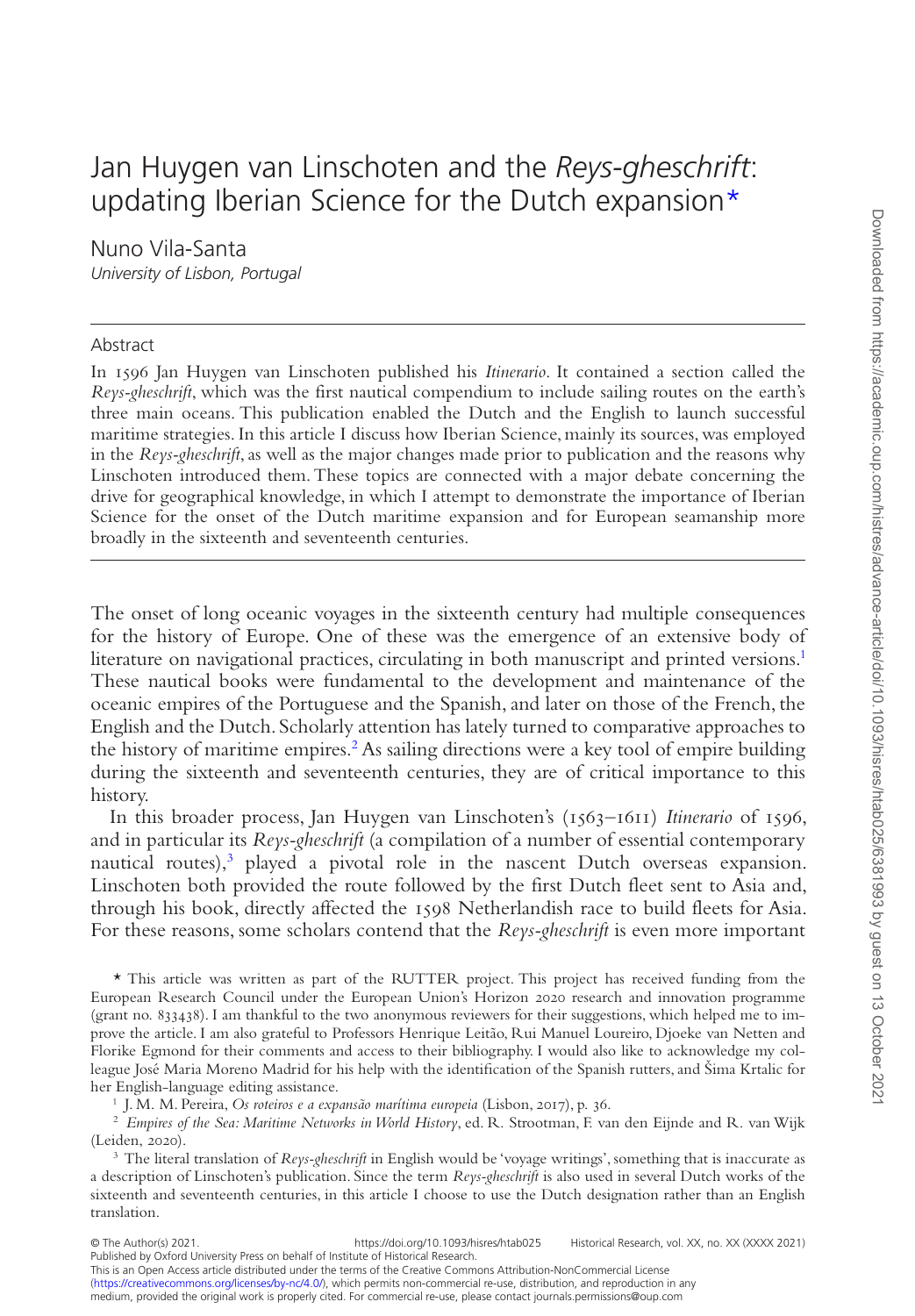than the better-known remainder of the *Itinerario*. [4](#page-1-0) This is due to the fact that Linschoten brought Spanish and Portuguese rutters, known for their rigour and precision,<sup>5</sup> to the Dutch Republic. Indeed, the first Dutch expeditions to Asia made a habit of taking the *Itinerario* on board, a practice later adopted by the English and the French. Linschoten's *Reys-gheschrift* was used on the English expedition of Thomas Best (1570?–1638?) to the Indian Ocean in 1611, helping the crew select routes and find places to replenish their water supplies. It was so frequently exploited by the English that the V.O.C. forbade republication in 1619, hoping to stem the flow of strategic information to their rival in Asia.[6](#page-1-2) Nonetheless, the *Reys-gheschrift* continued to be reprinted, separately from the *Itinerario*, for some years. After the first (Dutch) version was released in 1595, other editions of the *Reys-gheschrift* followed in 1604 (Dutch), 1614 (Dutch), 1619 (French), 1623 (Dutch), 1638 (French) and 1644 (Dutch). The continuous republication of Linschoten's *Reys-gheschrift* is thus an eloquent testament to its significance to European seamanship during the seventeenth century. Overall, the *Reys-gheschrift* can be approached as a case of appropriation of Iberian Science (both the nautical rutters and the broader geographical knowledge), with critical consequences for Dutch and English maritime expansion.

The relevance of this nautical knowledge acquisition needs to be stressed, since prior to Linschoten no one seems to have been able to acquire so many Portuguese nautical rutters. Although Petrus Plancius (1552–1622) sent the Houtman brothers on an espionage mission to Lisbon in 1592, the would-be spies failed to procure the desired rutters (instead they purchased maps from Portuguese cartographer Bartolomeu de Lasso)[.7](#page-1-3) Such espionage attempts at securing Portuguese cartography and rutters were complicated by the Portuguese crown's early orders to destroy rutters and cartography every time a Portuguese ship was captured by the enemy,<sup>8</sup> something that did not happen in the Spanish case. The *Reys-gheschrift* is moreover a valuable piece of Portuguese maritime history, since some of the rutters therein survive only in Linschoten's publication. His printing of the main rutters of the Portuguese India Run permitted other maritime powers to update their technical knowledge of the route to India.<sup>9</sup> Since Linschoten's book was the first published attempt at covering several areas of the Atlantic, Indian and Pacific Oceans, his *Reys-gheschrift* left an indelible mark on later approaches to the printing of nautical rutters. Despite all these facts, no serious study has been dedicated to the content and context of the *Reys-gheschrift*. Where scholarly attention has been paid to this crucial section of the *Itinerario*, the discussion has been dominated by theories regarding Linschoten's means of acquiring the Portuguese and Spanish rutters during his Iberian career between 1580 and 1592.

The main aim of this article is to discuss what was published in the *Reys-gheschrift*, what changes were introduced for its publication and who else, aside from Linschoten, intervened in the writing of it. In the process, I will attempt to show how the global race for geographical knowledge in the 1590s Dutch Republic could lead to the wholesale reshaping of the

<span id="page-1-0"></span><sup>4</sup> *Itinerario, voyage ofte schipvaert naer Oost ofte Portugaels Indien 1579-1592*, ed. H. Kern and H. Terpstra (The Hague, 1955), pp. 24, 38.

<span id="page-1-1"></span><sup>5</sup> C. Koeman, 'Jan Huygen Van Linschoten', *Revista da Universidade de Coimbra*, xxxii (1985), 27–47, at p. 34; and C. R. Boxer, 'Portuguese roteiros, 1500–1700', *Mariner's Mirror*, xx (1934), 171–86, at p. 178.

<sup>6</sup> A. Delmas, 'L'itinerario de J.H. van Linschoten, ou l'histoire d'un divorce entre le livre et la compagnie hollandaise des Indes Orientales (VOC), 1595-1619', *Quaerendo*, xlii (2012), 1–26, at pp. 16, 21.

<span id="page-1-4"></span><span id="page-1-3"></span><span id="page-1-2"></span><sup>7</sup> C. M. Parr, *Jan van Linschoten: the Dutch Marco Polo* (New York, 1964), p. xvii.

<sup>8</sup> In 1540 Brás Baião wrote to King John III stating that pilots used to destroy nautical rutters and charts to prevent their falling into the hands of the Castilians on the Moluccas but that a good pilot knew all the information (J. S. de Matos, *Roteiros e rotas portuguesas no Oriente nos séculos XVI e XVII* [Lisbon, 2018], p. 145).

<span id="page-1-5"></span><sup>9</sup> M. A. Taveira, 'Os roteiros portugueses do Atlântico de finais do século XV à primeira década do século XVII. Elementos para o seu estudo' (unpublished NOVA University of Lisbon M.A. thesis, 1994), pp. 29–30, 256.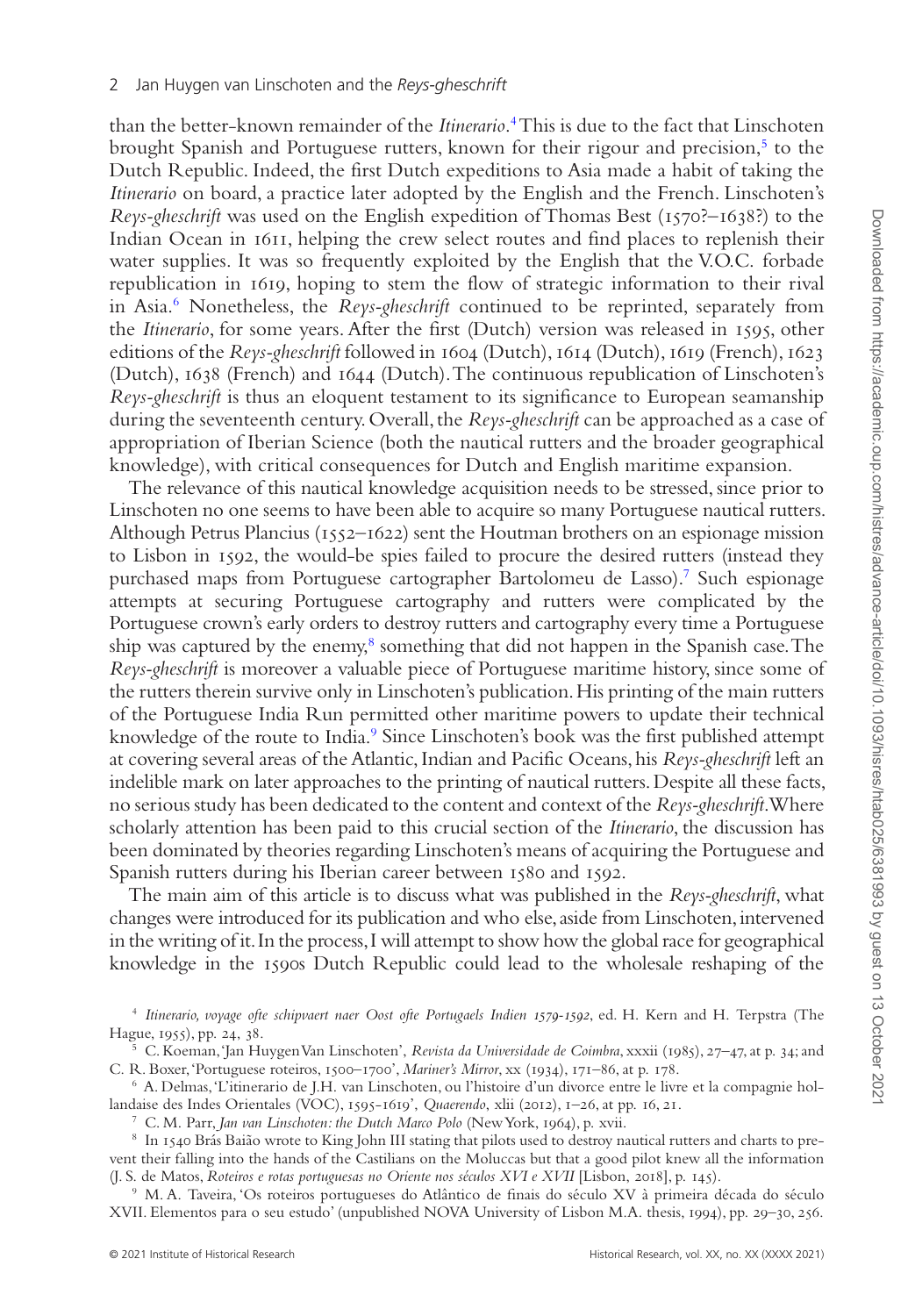original Iberian Science. I will start with a brief overview of the reasons why Linschoten accumulated all the nautical knowledge that he published and how it impacted the *Reysgheschrift* chapter's organization. I will also compare the contents of the *Reys-gheschrift* with extant sixteenth-century Portuguese nautical rutters. I will then address the main changes made to Linschoten's manuscript prior to its publication and suggest reasons why they were introduced. Finally, I will discuss the authorship of the *Reys-gheschrift* and will also probe whether we may approach the *Reys-gheschrift* as a learning document of sorts, used not only aboard ship but also at nautical schools in the Dutch Republic.<sup>[10](#page-2-0)</sup> In the conclusion I will explore the more immediate impacts of the text's publication and its legacy.

A brief note should be made concerning the version of the *Reys-gheschrift* I consulted for this article. Since I am not fluent in sixteenth-century Dutch, I used the 1598 English edition of the *Itinerario*, edited by John Wolfe.<sup>11</sup> I chose this option because the English edition was printed soonest after the Dutch edition (1596) and is the earliest translation of the *Itinerario*. I also suspect that changes were introduced in the rutters of the *Reysgheschrift* in later editions, complementing documented alterations to its cartography[.12](#page-2-2) After all, throughout the sixteenth and seventeenth centuries, charts and textual sailing instructions were deeply linked aspects of nautical science. As it is possible that adjustments were also made between the original Dutch edition and the English translation I used, further inquiry may be warranted.

\*

Born in Haarlem in 1563 to a Catholic family, Linschoten departed for Spain in 1579 with the aim of exploring the world. After some years learning with merchants in Spain and Portugal, he embarked on a voyage to Asia in 1583 in the retinue of D. Vicente da Fonseca, the archbishop of Goa  $(1583-7)$  named by Philip II (r. 1556–98). I have argued elsewhere that Linschoten's acquisition of Iberian Science during his years in Goa and the Azores (between 1583 and 1591) should not be seen as a spy mission.<sup>13</sup> Instead, due to Philip II's orders and scientific interests, Archbishop Fonseca charged Linschoten with the writing of a cosmographical work to be addressed to Philip II. In this context Linschoten was given special authorization to access manuscripts and books that were archived in both the archbishop's and the viceroy's palaces in Goa. Also due to Fonseca's order, Linschoten was able to build a diverse network of informants in Asia (continued later in the Azores), which enabled him to collect several nautical rutters. These rutters were subsequently published in the *Reys-gheschrift*. Thus, it is relevant to start by presenting the contents of the *Reys-gheschrift*, as the publication was much more than a simple compendium of Iberian Science.

Linschoten published a total of sixty-seven rutters. Of these, sixty-three were of clear Portuguese origin, as they detailed routes sailed mostly by the Portuguese, and only four had a Spanish basis. To these rutters were added other materials, such as a list of the latitude co-ordinates of various ports around the world, a regiment of the magnetic needle variations in the India Run voyage from Portugal to India and back, and a section on questions and answers for sailors. I will comment on these additions later, as I will start with a brief overview of the general contents of the rutters and Linschoten's chapter organization. This analysis will help to clarify Linschoten's judgement concerning the

<span id="page-2-0"></span><sup>10</sup> On this topic, see M. E. Schotte, *Sailing School: Navigating Science and Skill, 1550-1800* (Baltimore, 2019).

<span id="page-2-1"></span><sup>11</sup> J. H. van Linschoten, *Discours of the Voyages Into East and West Indies*, ed. J. Wolfe (London, 1598).

<span id="page-2-3"></span><span id="page-2-2"></span><sup>&</sup>lt;sup>12</sup> G. Shilder, *Monumenta Cartographica Neerlandica* (8 vols., Alphen aan den Rijn, 2003), vi. 205.

<sup>13</sup> For a review of Linschoten's career in the Iberian world, see N. Vila-Santa, 'A chronicler or a spy? Rethinking Jan Huygen van Linschoten and his *Itinerario*', *Modern Asian Studies*, forthcoming.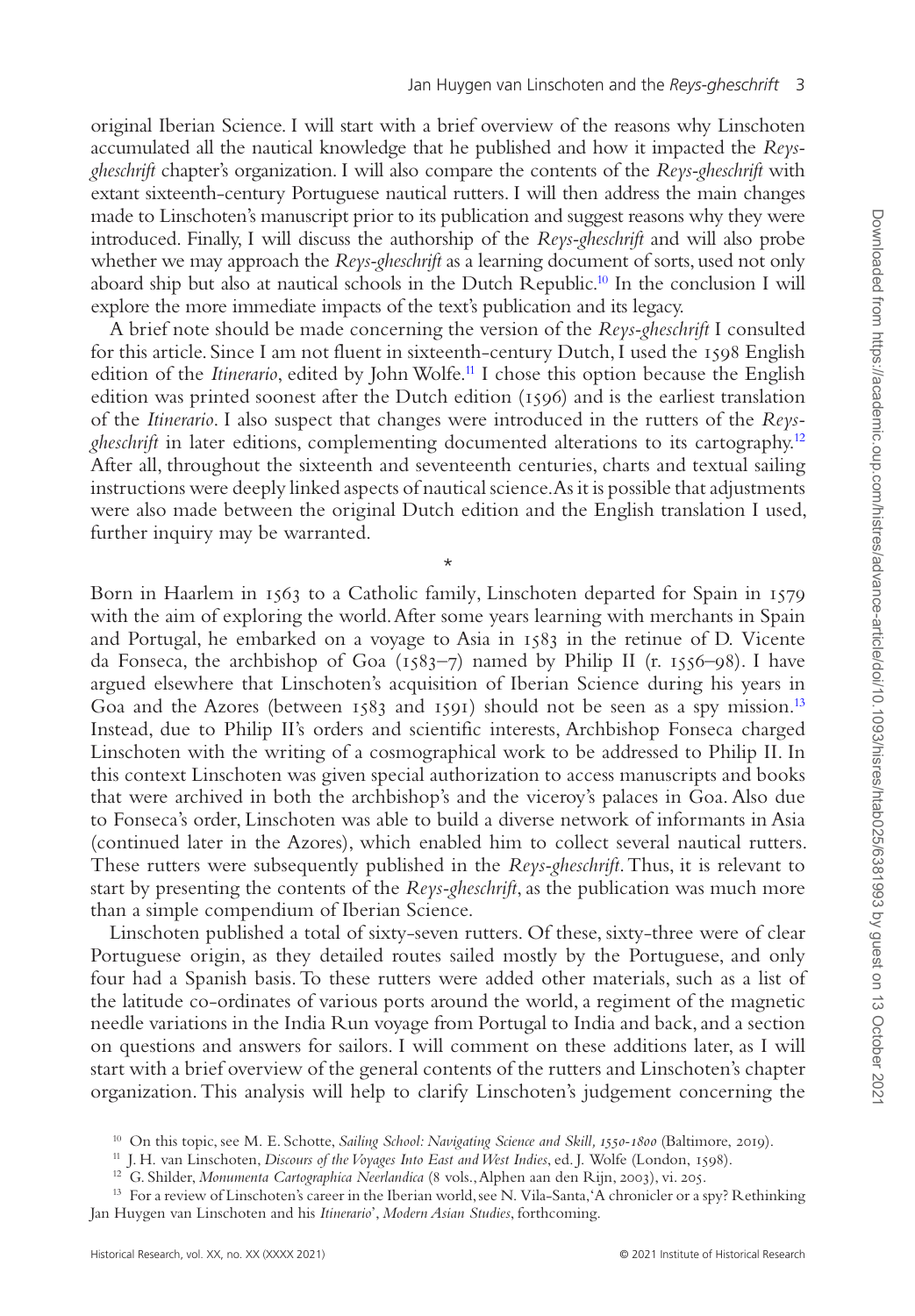geographical areas that he believed the Dutch should exploit first and also relates directly to the changes and authorship issues that I will address in the following sections.

As Linschoten stated, he had initially planned to publish only those rutters concerning Asia,[14](#page-3-0) but he ended up publishing other materials he had compiled, including navigational routes used by the Spanish. He was, however, most concerned with printing Portuguese rutters, which were largely unknown in Northern Europe. He also decided to focus on the navigation of certain regions, as a listing of the routes shows.

The first nine chapters dealt with navigation between Portugal and the Indian subcontinent. For these chapters Linschoten used two rutters of the India Run by Portuguese pilots Diogo Afonso and Vicente Rodrigues. As I will explain below, these rutters were divided across multiple chapters. Linschoten concluded his treatment of the India Run in chapter 10, in which he described the coast stretching from the Cape of Good Hope to Mozambique. From chapter 11 to chapter 14 he discussed navigation from India to places in the Gulf of Bengal (such as Chatigan, Arrakan and Pegu). Chapters 15 to 18 detailed the sailing routes between Goa and Melaka. Chapter 19 gave a coastal description of the island of Ceylon and served as a concluding chapter for his coverage of this area of the Indian Ocean.

In the following chapters Linschoten provided rutters that covered the navigation between places in present-day Malaysia, Indonesia, China and Japan. He began with a detailed rutter for sailing between Melaka and China (chapter 20) and proceeded to smaller rutters detailing the routes to Siam and Cambodia (chapters 21 to 23). One rutter concerned navigation between Macau and the Singapore Strait (chapter 24). Chapters 25 to 27 contained the route from Melaka to the Sunda Strait near the island of Java. As he had done for the other geographical areas, Linschoten dedicated chapter 28 to a coastal description of the island of Sumatra, to be crossed during the voyage from Melaka to Java. This section ended with chapter 29 and its description of the route between Sunda and China.

It was at this point that the reader arrived at the main section of the *Reys-gheschrift*, which set out the routes from China to Japan. Linschoten started this section with a rutter for the Chinese coast (chapter 30). Chapters 31 and 32 contained the first voyages between China and Japan made by a Portuguese pilot (aboard a Chinese ship). Chapters 33 and 34 addressed the route between Macau and Japan (the first voyage ends at Bingo and the second at Umbra). Both rutters provided precise descriptions of the coastal profiles, and the second was produced aboard a Chinese ship. In chapters 35 and 36 Linschoten published two rutters of the voyage between Macau and Nagasaki. This was the most important part of the trip made annually by the Portuguese *nau do trato* (ships following the route that linked Goa and Nagasaki). Aware of its relevance, Linschoten provided two different rutters for this route. One of them was written by the pilot of the *Santa Cruz*, the ship on which his friend Dirck Gerritsz Pomp (1544–1608) had travelled to Japan in 1585 as constable of artillery. Identifying Nagasaki as a major commercial hub on the Japanese coast, Linschoten dedicated chapter 37 to explaining how best to enter its harbour. He followed this with two small rutters on the voyage from Japan to China (chapters 38 and 39). Chapters 40 to 42 addressed navigation between Nagasaki and Macau. The first of these chapters (chapter 40) contained an account of the Guoto islands, while the others were comparatively technical. Chapter 41 outlined the return voyage of Pomp from Japan to China, written by the pilot of *Santa Cruz*, while chapter 42 contained another description of this voyage made by a different Portuguese pilot.

<span id="page-3-0"></span><sup>14</sup> Linschoten, *Discours*, p. 423.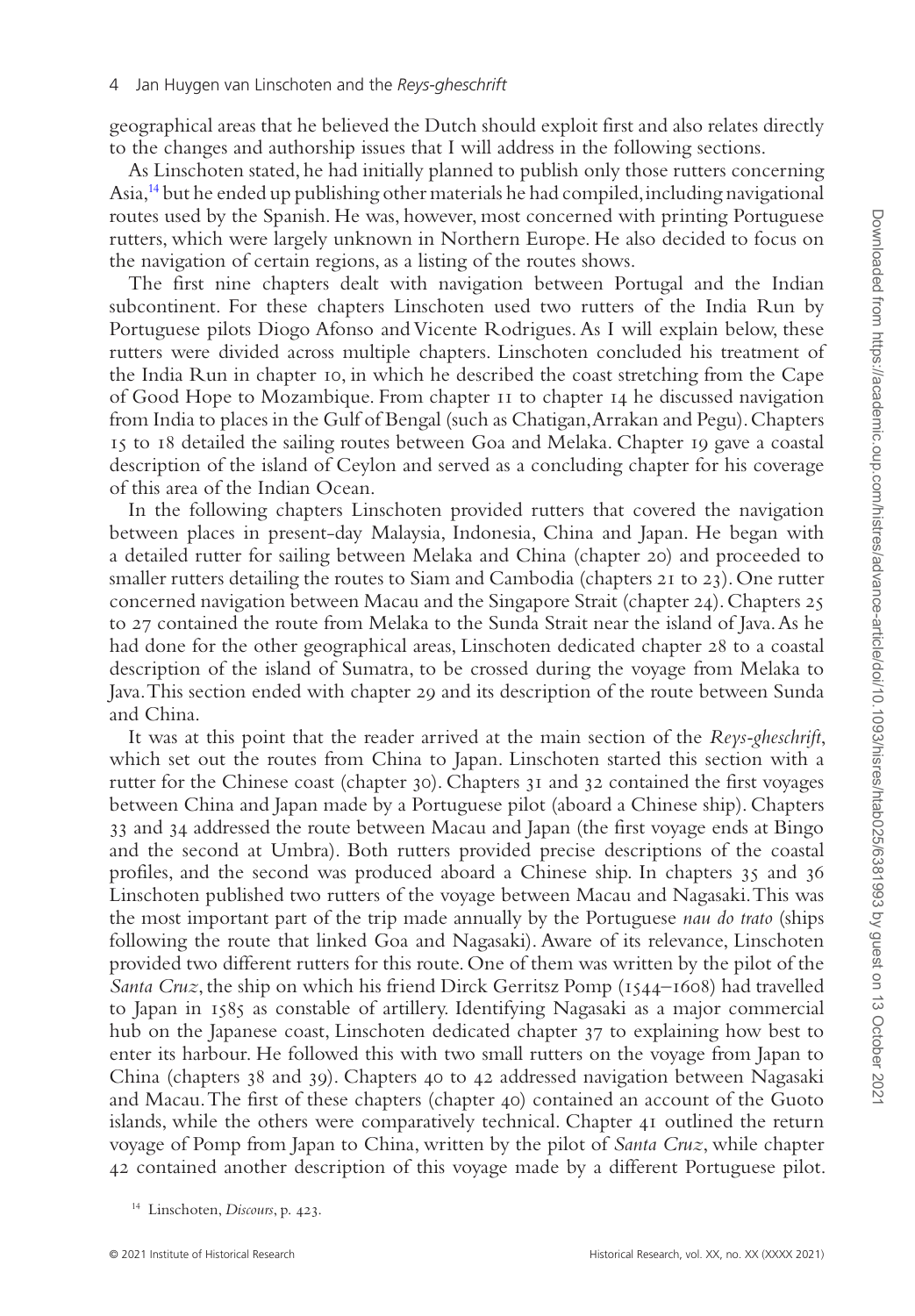This section on China and Japan ended with chapter 43, which covered navigation in the channels of Macau.

Before addressing Spanish navigation in the Pacific, Linschoten decided to systematize a topic that he had mentioned in several rutters: the currents, tides and monsoon navigational system in the area between Melaka and China. Chapters 44 and 45 provided cursory descriptions of the Melaka area, while chapters 47 to 49 expounded on the monsoons, winds and tides off the coast of China. In these chapters notes were provided on the best and worst times of the year to travel. For this purpose, Linschoten included an interesting document in the *Reys-gheschrift*: the observations of a Portuguese pilot on the relationship between the tides and the moon in Macau (chapter 46). Although out of sequence, this chapter seems to have been a complement to chapter  $43$ , in which Linschoten described how to avoid the myriad perils en route to Macau caused by its numerous channels and unpredictable tides.

In the following chapters Linschoten turned to Spanish navigation in the Pacific Ocean. The sailing route between Macau and the Philippines (chapter 50) and the rutter between Luzon and Acapulco (chapter 51) were briefly set out. Only after making his own comments did Linschoten give information on this area derived from Francisco Gali's ( $1539-86$ ) expeditions in the Pacific.<sup>15</sup> In chapter  $52$  Linschoten discussed Gali's voyages between Acapulco, Manila, Macau and New Spain, focusing on the route between Acapulco and Manila. Chapter 53 addressed a controversial route (one that Linschoten knew quite well to be officially forbidden) stretching from Manila to Macau. Chapter 54 described Gali's voyage from Macau to New Spain, a pioneering route first completed by sailing eastwards and north of the Japanese archipelago to higher latitudes. Aware of the uniqueness of Gali's nautical achievement, Linschoten decided to publish it for almost the same reasons he printed, in chapter 55, an account by Nuno da Silva. Silva, the Portuguese pilot employed by Francis Drake (1540?–96) on his 1579 circumnavigation voyage, provided an exhaustive and technically accurate account of the crossing of the Strait of Magellan,[16](#page-4-1) as well as a discussion of navigation in the Spanish Mar del Sur (the Pacific coast of South America). Linschoten printed this account not only as a practical resource for mariners, but also in order to publicize the breakthroughs being made by contemporary navigators. This tendency was also in evidence in Linschoten's 1601 account of his own 1594 and 1595 voyages to the north in search of a route to China, in which Linschoten was hailed as a Dutch Magellan or Vasco da Gama[.17](#page-4-2) In the *Itinerario*'s first edition Linschoten was also praised in sonnets for his nautical accomplishments[.18](#page-4-3)

Since Silva's account contained a description of navigation in the Atlantic (mainly along the Brazilian coast), Linschoten then explained that, since he had the materials for it, he had created a section on the Atlantic that would help to systematize knowledge of this area. Although this was not his initial intention, Linschoten had decided to do so in the hope of contributing to the glory, honour, growing trade and missionary goals of the Dutch Republic[.19](#page-4-4) Therefore, I consider chapter 55 both the end of the Pacific section of the *Reys-gheschrift* and the resumption of the discussion of Atlantic sailing that had

<span id="page-4-4"></span><sup>19</sup> Linschoten, *Discours*, p. 423.

<span id="page-4-0"></span><sup>15</sup> On this topic, see R. M. Loureiro, 'Inquérito sobre um navegador enigmático. Francisco Gali e as suas viagens transpacíficas', *Revista de História da Cultura*, lx (2019), 90–103.

<span id="page-4-1"></span><sup>&</sup>lt;sup>16</sup> For a broader overview of European crossings of the Magellan Strait, see H. Leitão and J. M. M. Madrid, *Atravessando a porta do Pacífico. Roteiros e relatos da travessia do Estreito de Magalhães* (Lisbon, 2020).

<span id="page-4-3"></span><span id="page-4-2"></span><sup>17</sup> E. van den Boogaart, *Jan Huygen van Linschoten and the Moral Map of Asia* (London, 1999), p. 20.

<sup>18</sup> E. van den Boogaart, *Civil and Corrupt Asia: Word and Text in the* Itinerario *and the* Icones *of Jan Huygen van Linschoten* (Chicago, 2003), p. 5.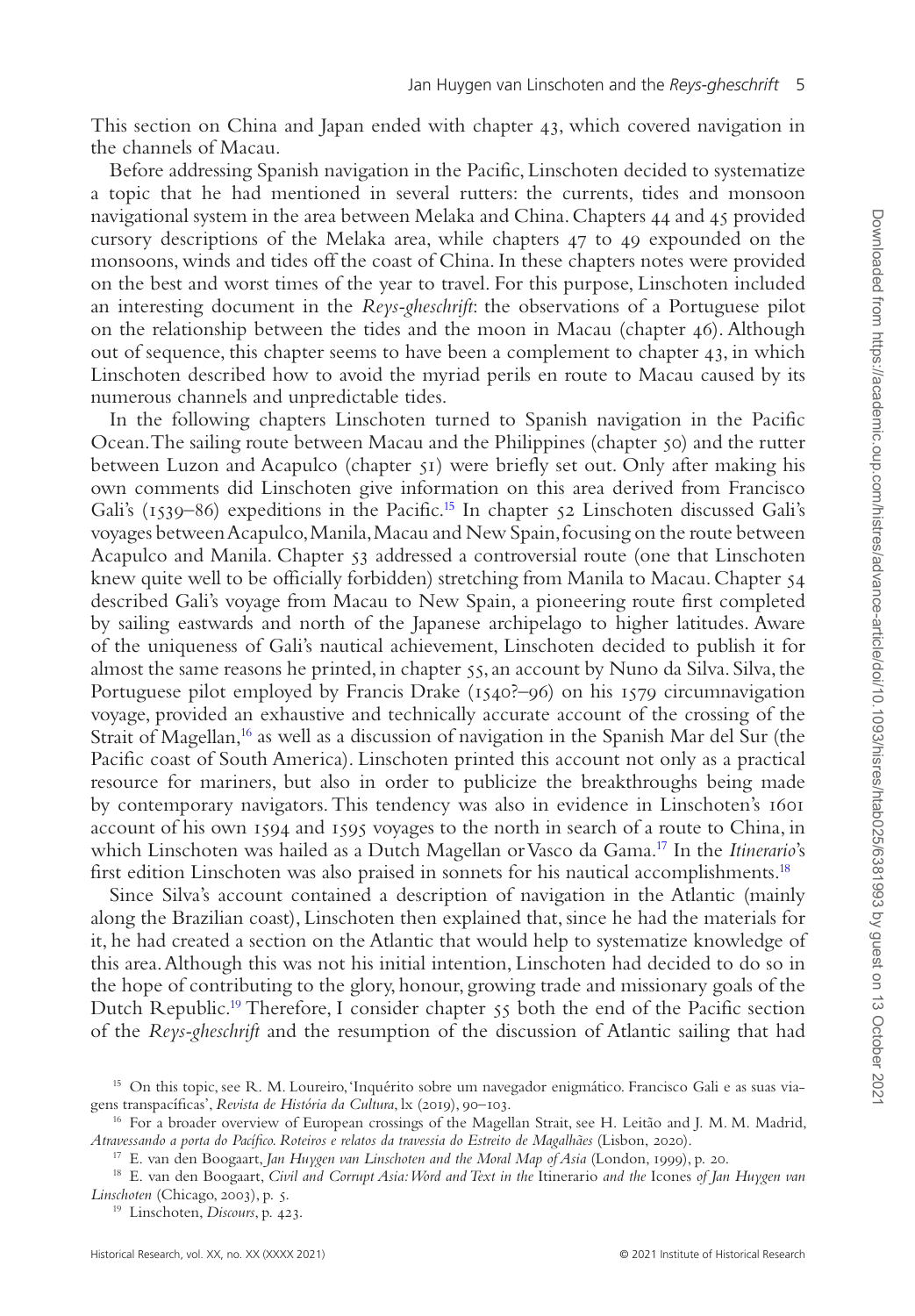begun with the earlier chapters on the Portuguese India Run routes. In this section on the Atlantic, chapter 56 contained a rutter on the navigation between the Cape Verde islands, the Brazilian coast and the Plata river. An overview of the area's landmarks was also included. More in-depth descriptions of the region were supplied in chapters 57 to 62, in which Linschoten provided navigational insights and coastal profiles for the voyage between the northern tip of the Brazilian coast and the bay of the Plata river. This Portuguese-sourced section on Atlantic sailing ended with the final chapter of the *Reysgheschrift*, concerning navigation between Cape Lopo Gonçalves and Luanda (chapter 67). For unclear reasons, Linschoten placed the Atlantic route to Angola, invented by Portuguese navigators, at the end of the *Reys-gheschrift*, after all the Spanish rutters.

The final section, concerning Spanish navigation to the West Indies, was organized under the rubric of Atlantic voyages, but with a different structure. Chapter 63 seems to have been an amalgam of several Spanish nautical rutters, since Linschoten started at La Gomera, then commented on navigation to the Antilles and Cartagena, and concluded by describing the voyage back to the Azorean islands and to Spain. Thus, this first rutter served as a general guide of sorts for the Spanish Atlantic routes, while the other chapters addressed more specific routes. Chapter 64 covered navigation between Cartagena and the coast of New Spain via the Havana channel. Chapter 65 contained a short account of the voyage between the islands of La Desejada and Puerto Rico. Finally, chapter 66 presented an extensive listing of marine depths measured at a variety of far-flung locations.

As this enumeration evidences, the *Reys-gheschrift* was an assortment of carefully selected materials distributed piecemeal across multiple chapters to fill an information vacuum. In describing Asia from west to east, Linschoten took up a classical tradition adopted by Portuguese authors, precisely as he did elsewhere in the *Itinerario*. Since he also touched on Spanish areas, Linschoten could have presented the *Reys-gheschrift* from the (Spanish) vantage point of the Pacific Ocean, but chose not to.<sup>[20](#page-5-0)</sup> Not only did Linschoten internalize the Portuguese framework for writing about Asia, but he also tacitly suggested that the Dutch should follow the Portuguese, and not the Spanish, cosmographical tradition.

Another inescapable fact relates to Linschoten's decision to describe certain geographical areas instead (or at the expense) of others. Linschoten's primary focus was on the contemporary Singapore Strait, Indonesia, China and Japan, which took up almost forty chapters (chapters  $15$  to  $54$ ) of a text totalling sixty-seven chapters. This is no coincidence, and it requires an explanation. In the *Itinerario* Linschoten had already identified the route followed by the Portuguese *nau do trato* as the most profitable commercial route for the Portuguese in Asia.<sup>21</sup> His painstaking report on the China– Japan area both reflected the amount of material he had collected and, more importantly, highlighted a lucrative trade region that Dutch merchants should explore. Linschoten's description of the voyage from Acapulco to Manila underscored the profits to be made in silver and the Spanish-American rulers' aim to open a direct route between the Americas and the Chinese market.<sup>22</sup> On the other hand, this focus on the China–Japan area was quite possibly linked to Linschoten's own personal interest. In a letter to his parents dated 1584, he noted with evident regret that he lacked the money to sail to China and Japan

<span id="page-5-0"></span><sup>&</sup>lt;sup>20</sup> On this topic, see R. Padrón, *The Indies of the Setting Sun: How Early Modern Spain Mapped the Far East as TransPacific West* (Chicago, 2020).

<span id="page-5-1"></span><sup>21</sup> Linschoten, *Discours*, ch. 25.

<span id="page-5-2"></span><sup>22</sup> Linschoten, *Discours*, p. 411.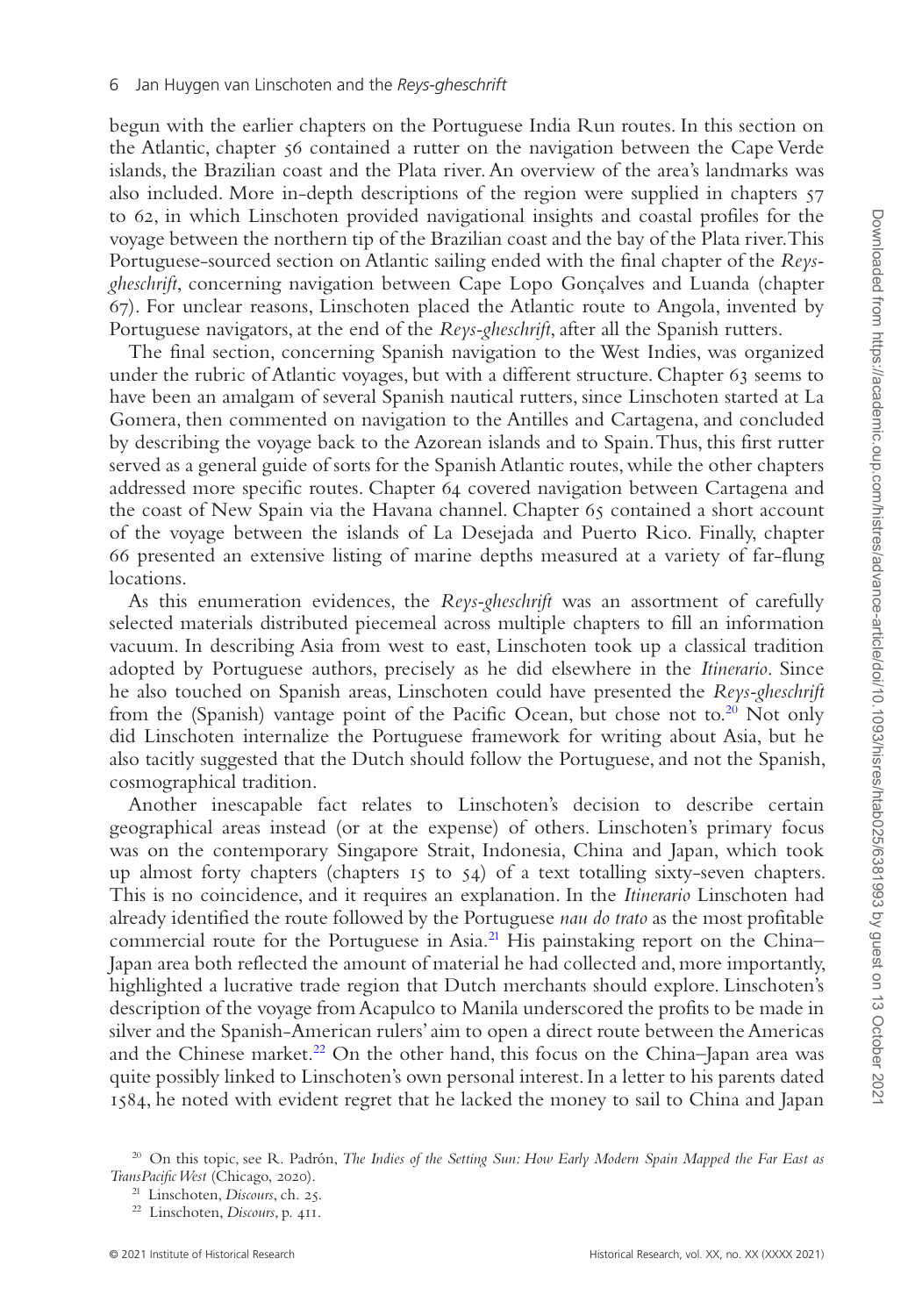for business with his friend Pomp[.23](#page-6-0) His information on the routes for the Melaka Strait and to Java (crucial regions in the early days of the Dutch enterprise in Asia) may also have been directly related to his statement in the *Itinerario* that the Bantam market lay beyond Portuguese control and was ripe for exploitation[.24](#page-6-1)

As I will discuss in the next section, it is also highly probable that Linschoten had compiled rutters of other geographical areas that he did not publish. This is especially likely in the case of the sailing routes to the Red Sea and the Persian Gulf. This omission may have resulted from Linschoten's reading of the strategic potential of these routes for the Dutch. In 1595 he counselled Cornelis de Houtman (1565–99) to sail to Indonesia and avoid India, where the Portuguese were too strong.[25](#page-6-2) If Linschoten had published the rutters of this area, he would have been implicitly endorsing the use of routes he had warned Houtman against. This also explains why certain matters were not fully explained in the *Reys-gheschrift*. For instance, why did Linschoten say nothing about the monsoon system in India (despite discussing it in relation to Melaka and China), when his stated intention was to publish details of all the tides, weather conditions and local names of places as they had been noted down by Iberian pilots?<sup>[26](#page-6-3)</sup> Simply because in another chapter of the *Itinerario*, he had already described the Indian monsoon system[.27](#page-6-4) In other cases, however, Linschoten's choices were related to the more prosaic matter of accessibility (or inaccessibility) of information and materials. Thus, we must examine the original sources that Linschoten used to write the *Reys-gheschrift* in order to understand the major changes he introduced for publication.

In the Iberian context nautical rutters had circulated in global ports and cities and on ships in manuscript form since the very beginning of the Portuguese maritime expansion. With the rise of European navigation across all oceans, compilations of manuscript nautical rutters started to be issued[.28](#page-6-5) Among the Portuguese several seamanship books were used in the sixteenth century. All of them contained nautical rutters. These included works by João de Lisboa, André Pires, Bernardo Fernandes, Manuel Álvares and Pero Vaz Fragoso. Around the turn of the seventeenth century, Gaspar Moreira also compiled several rutters. Although it is hard to know the precise date of all the rutters contained in these books (or, in many cases, even the final date of compilation), a comparison between them and the *Reys-gheschrift* shows that Linschoten printed very similar rutters to those already contained in seamanship books. Since nautical rutters constantly moved between pilots and seamen, however, they were updated regularly with new pertinent information. Warnings about sailing hazards (currents, tides, depths, shallows and sudden changes in meteorological conditions) were routinely added, as well as supplementary physical and geographical descriptions. Routes, both new and old, were revised and expanded. All this means that since Linschoten's original notes from Asia are considered lost, we cannot with certainty pinpoint which versions of particular rutters he employed.

\*

<span id="page-6-0"></span><sup>23</sup> *Itinerário, viagem ou navegação de Jan Huygen van Linschoten para as Índias Orientais ou Portuguesas*, ed. A. Pos and R. M. Loureiro (Lisbon, 1997), p. 57.

<span id="page-6-2"></span><span id="page-6-1"></span><sup>24</sup> Linschoten, *Discours*, ch. 20.

<sup>25</sup> A. Saldanha, 'The itineraries of geography: Jan Huygen van Linschoten's *Itinerario* and Dutch expeditions to the Indian Ocean, 1594–1602', *Annals of the Association of American Geographers*, ci (2011), 149–77, at pp. 161–4.

<span id="page-6-3"></span><sup>26</sup> Linschoten, *Discours*, p. 307.

<span id="page-6-5"></span><span id="page-6-4"></span><sup>27</sup> Linschoten, *Discours*, ch. 34.

<sup>28</sup> J. M. Malhão Pereira, 'Roteiros portugueses, séculos XVI a XVIII. Sua génese e influência no estudo da hidrografia, da meteorologia e do magnetismo terrestre' (unpublished University of Lisbon Ph.D. thesis, 2017), p. 36.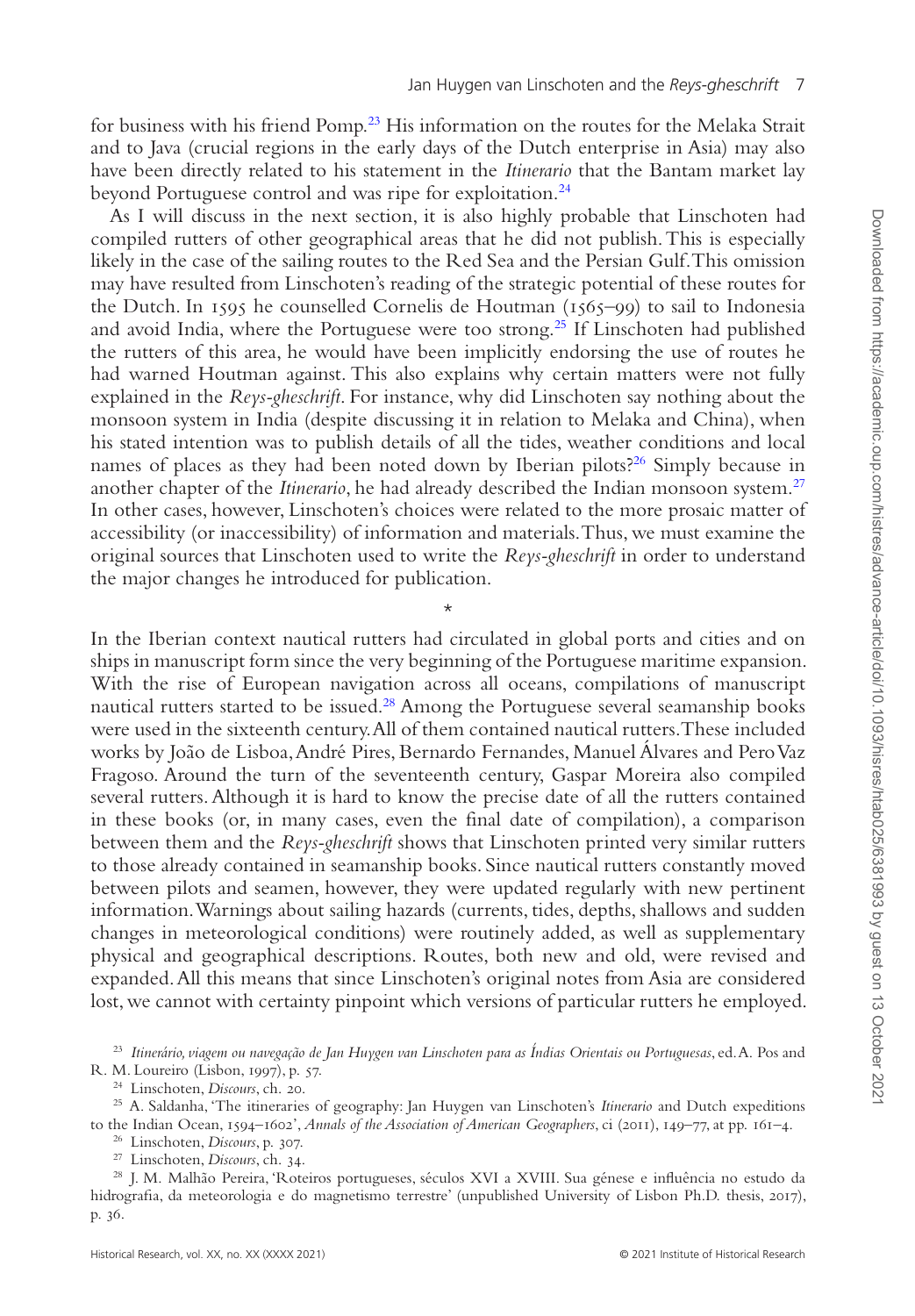Nonetheless, I believe that Linschoten copied out the majority of the rutters in the *Reysgheschrift* at the viceroy's palace in Goa. Some, if not all, of the contents of compilations by Lisboa, Pires, Fernandes, Álvares and Vaz Fragoso must have been archived at this palace. Goa was equipped with its own shipyard (*ribeira*), frequented by Portuguese rulers of India to co-ordinate the dispatch of fleets to all corners of Asia. We can assume that rutters, alongside nautical instruments, would be handed over to pilots before they set off from Goa; where better to store such sensitive nautical materials than at the viceroy's palace? It was through such an active repository, I contend, that Linschoten secured access to copies of several rutters (including those covering India Run navigation, routes to the Gulf of Bengal and Melaka, and navigation to Sunda on the island of Java). Some rutters and nautical information on China and Japan could likewise have been copied from the viceroy's palace in Goa. But the most probable source for East Asia was Pomp, Linschoten's friend and compatriot and three-time traveller on the *nau do trato*. Two rutters (chapters 36 and 41) come from the logbook of the *Santa Cruz*, on which Pomp travelled. Since Pomp had a close connection with Francisco Pais, the captain of Macau and of the voyage of the *nau do trato* in 1584, he may have compiled this information and later given it to Linschoten.<sup>[29](#page-7-0)</sup> The rutters based on Gali's expedition were very obviously accessed at the viceroy's palace. A copy of them was sent to viceroy D. Duarte de Meneses (1584–8) from Macau, and Linschoten affirms that he transcribed verbatim[.30](#page-7-1)

Not all the rutters that Linschoten published, however, came from the palace in Goa or from Pomp. During Linschoten's stay in the Azores between 1589 and 1591, he had many opportunities to debate nautical knowledge with Portuguese, Spanish and English seamen. He may have become acquainted with Iberian rutters for Atlantic Ocean navigation as a result of his friendly relationship with Juan de Urbina, the governor of Terceira island. This is how, I think, he accessed the Spanish nautical rutters concerning navigation to the West Indies that are published in the *Reys-gheschrift*. The lack of a systematic study on Spanish nautical rutters makes it difficult to know exactly which rutters he incorporated. Although there are mentions of his accessing an unidentified Spanish rutter of  $1586$ , $^{31}$  it is more likely that Linschoten consulted a Spanish rutter compilation similar to that published in the Prague manuscript, or a modified version of the 1579 Isidro de La Puebla rutters. The Prague manuscript was organized by someone who had commercial interests in Spanish navigation and seems not to have circulated widely. Since it was compiled around  $1568$ , $^{32}$  and bearing in mind Linschoten's relation with Urbina, it is possible that the Dutchman perused it in Angra.

After returning to the Dutch Republic, Linschoten became familiar with the work of an Italian writer named Filippo Pigafetta (1533–1604), who had interviewed the Portuguese ambassador to Congo, Duarte Lopes (1550–?), during his travels. Using Pigafetta's information, Linschoten wrote the rutter on navigation to Congo and Angola,<sup>33</sup> with additional data on the winds and currents up to the Zaire river[.34](#page-7-5) It was probably in the Dutch Republic that Linschoten became acquainted with Nuno da Silva's rutter as

<span id="page-7-1"></span><span id="page-7-0"></span><sup>30</sup> Linschoten, *Discours*, p. 416.

<sup>29</sup> A. Pos, 'Dirck Gerritsz Pomp e Jan Huygen van Linschoten, amigos-aventureiros na Índia portuguesa e pioneiros da expansão marítima holandesa', *Revista Portuguesa de História do Livro*, iii (1999), 57–92, at p. 76.

<span id="page-7-3"></span><span id="page-7-2"></span><sup>31</sup> *Roteiros portugueses inéditos da carreira da Índia do século XVI*, ed. A. F. da Costa (Lisbon, 1940), p. 97.

<sup>32</sup> *Livro de marinharia. O manuscrito de Praga*, ed. A. T. de Matos and J. M. Teles e Cunha (Lisbon, 2009), pp. 12, 15, 17.

<span id="page-7-4"></span><sup>33</sup> D. Lopes and F. Pigafetta, *Relação do Reino do Congo e das terras circunvizinhas*, ed. I. do Amaral (Benavente, 2000), pp. 49–54, 57–62.

<span id="page-7-5"></span><sup>34</sup> Taveira, *Os roteiros*, p. 206.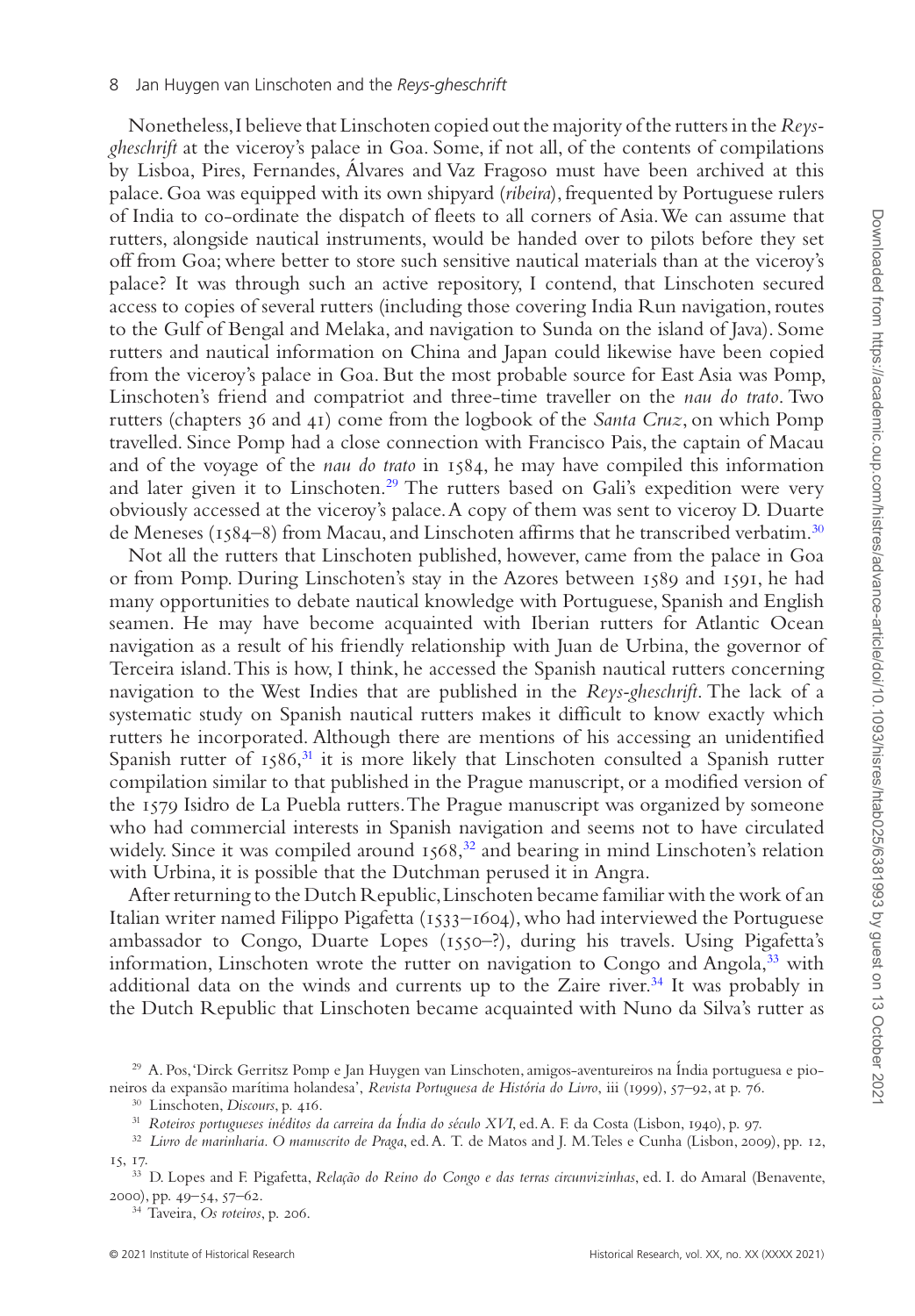well; we have no reason to think he consulted Silva's text while in the Azores. The close connection between the Dutch and the English in the 1580s and 1590s make it probable that it was Dutch merchants, diplomats or printers who handed over Silva's rutter to Linschoten for publication. This would certainly not have been out of the ordinary; it is well known that Plancius loaned Linschoten his own maps for the *Itinerario*. Indeed, the *Itinerario*'s editor, Cornelis Claesz (1551–1609), Plancius, Lucas Waghenaer (1534–1606), Judocus Hondius (1563–1612) or even Franciscus Maelson (1538–1601) could all have given Linschoten access to this report. All were Linschoten's close contacts; all were figures interested in nautical rutters in general; and some had connections to England.

A different explanation can be provided for the origin of the Portuguese nautical rutters on the Brazilian coast published in the *Reys-gheschrift*. I maintain that Linschoten had access to these nautical rutters during his Azorean stay. In a study of Linschoten's so-called bird's-eye view of Angra, Humberto Oliveira concludes that Linschoten must have been aided by one or several skilled cartographers. Among these was Portuguese cartographer Luís Teixeira  $(?-1604),^{35}$  who is known for having sent cartography to Abraham Ortelius (1527–98) that was later printed by Claesz and used by Plancius to produce his 1592 world map.[36](#page-8-1) Teixeira is also connected with the Low Countries through his world map of 1585, the first map with isogonic lines that was produced using the values of the earth's magnetism, and which was later used by Plancius in his 1598 book[.37](#page-8-2) Oliveira argues that Teixeira was in the Azores at the same time as Linschoten, in which case a meeting would have been likely. Whether Linschoten knew Teixeira personally or not, he must have been aware of his work. Urbina had asked Linschoten to make a map of Angra, and in the process the latter should certainly have come across the atlas-rutter of Brazil. This atlas-rutter is normally attributed to Luís Teixeira, who had been tasked by governor Luís de Brito e Almeida (1573–8) with mapping and writing rutters of the Brazilian coast during his sojourn there in the 1570s.<sup>[38](#page-8-3)</sup>

A comparison of the nautical rutters of this atlas-rutter with those published in the *Reys-gheschrift* shows that Linschoten followed them very closely, although he reorganized their original structure. While Teixeira had three main chapters, Linschoten chose to divide the rutters into a greater number of chapters and to end the description at the Plata river (and not at the Strait of Magellan, as the atlas-rutter did). A similar pattern is discernible in other rutters Linschoten published, as I shall discuss. Nevertheless, Maria Armanda Taveira states that Linschoten may have drawn on work by Gabriel Soares de Sousa dating to 1587 and dedicated to D. Cristóvão de Moura.<sup>[39](#page-8-4)</sup> The depiction of Angra attributed to Linschoten also bears Moura's coat of arms. Linschoten may have seen Sousa's work at Angra with the authorization of Urbina. Admitting already the multitude of cartographic sources Linschoten could have utilized, we should remain open to the possibility that he brought further, still-unknown cartographic information back to the Dutch Republic, which would eventually figure into the numerous works of Plancius.

Sorting out the original sources of the rutters concerning Portuguese navigation within Asia is a more challenging matter. By the time Linschoten arrived in Goa, the compilations by Lisboa, Pires, Álvares, Fernandes and Vaz Fragoso had already been

<span id="page-8-0"></span><sup>35</sup> H. Oliveira, *Angra na visão de Linschoten* (Borba, 2012), pp. 428–35.

<span id="page-8-4"></span><sup>39</sup> Taveira, *Os roteiros*, p. 311.

<span id="page-8-2"></span><span id="page-8-1"></span><sup>36</sup> Shilder, *Monumenta*, vi. 111.

<sup>37</sup> J. A. Gaspar and H. Leitão, 'Luís Teixeira, c.1585: the earliest known chart with isogonic lines', *Imago Mundi*, lxx (2018), 221–8.

<span id="page-8-3"></span><sup>38</sup> *Roteiro de todos os sinais, conhecimentos, fundos, baixos, alturas, e derrotas que há na costa do Brasil desde o cabo de Santo Agostinho até ao estreito de Fernão de Magalhães*, ed. M. F. da Costa (Lisbon, 1988), pp. 31–3.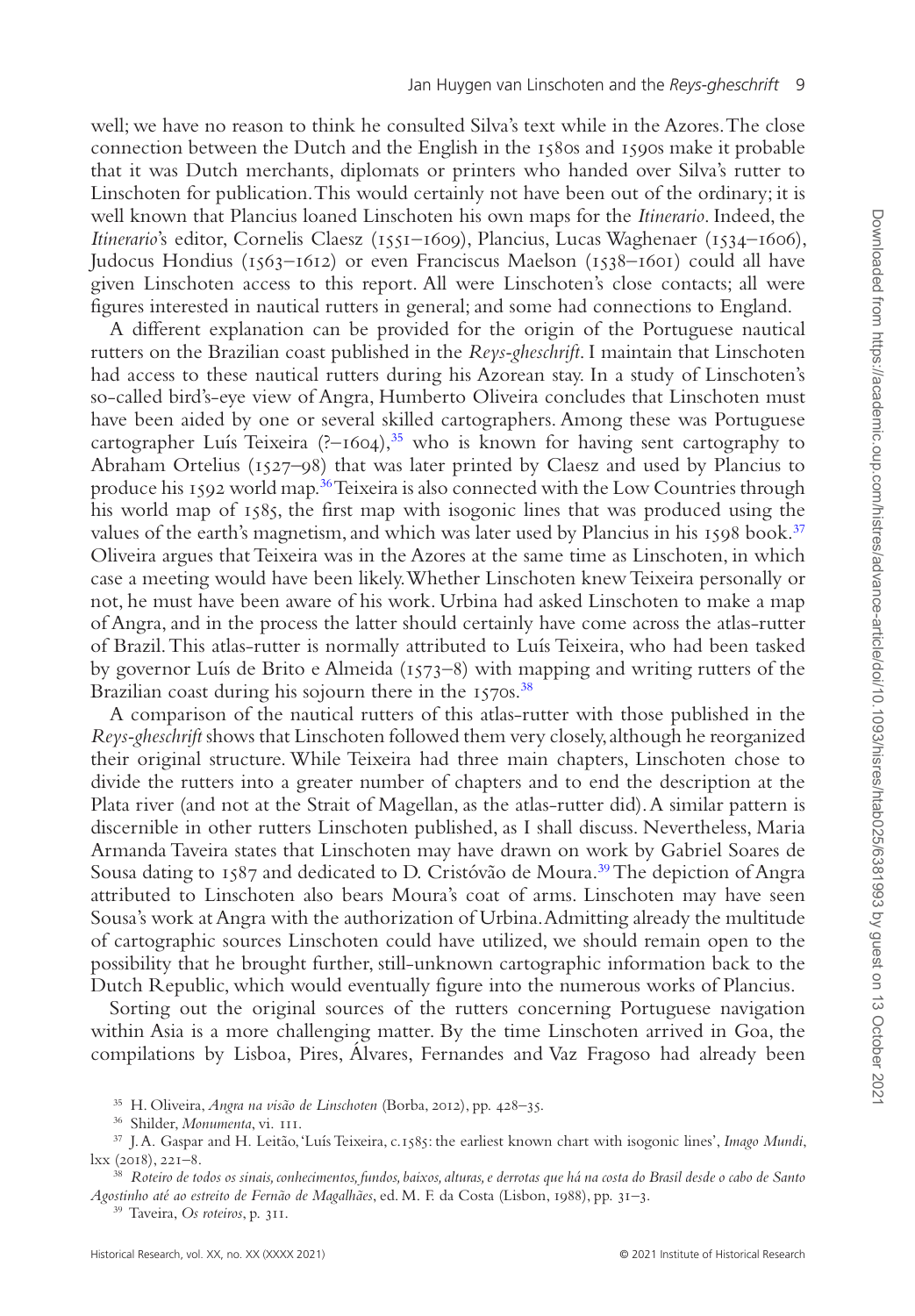issued. It is almost impossible to know which version of their works Linschoten used. This issue is further complicated by the fact that nautical rutters were always updated during maritime voyages. Many rutters never found their way into the works cited above but nonetheless circulated in other compilations. The cases of the seventeenthcentury Codex Castelo Melhor and the Codex Cadaval are clear examples. A primary study of these has been undertaken, but much research remains to be done, since not all the rutters were transcribed and only a listing of them was made available.<sup>40</sup> Having compared these codex-rutters with the *Reys-gheschrift*, I suspect that Linschoten used a compilation similar to the Codex Castelo Melhor and Cadaval, which he could have accessed at the viceroy's palace in Goa.

It is also clear that Linschoten referenced a later compilation by Moreira and attentively consulted the rutters of Álvares. Furthermore, his work at times resembles compilations by Fernandes and Vaz Fragoso. A comparison with Pires and Lisboa (the earliest figures to compile rutters) shows that several of Linschoten's rutters strayed from their versions. The rutters produced by Manuel Mesquita Perestrelo, on the orders of King Sebastian (1557–78), on the route between the Cape of Good Hope and Cape Correntes also seem not to have been used by Linschoten.<sup>[41](#page-9-1)</sup> Had Linschoten consulted Perestrelo's work, we ought to have seen the latter's stamp on the *Reysgheschrift*'s description of eastern Africa, and such an influence is noticeably absent. The same can be applied to the famous rutter by Portuguese governor of India D. João de Castro (1500–48). Castro's rutters for the India Run, Goa to Diu and Goa to the Red Sea were not published by Linschoten, possibly because he could not gain access to them. Castro's rutter for the India Run was replete with high-quality scientific data; if Linschoten had consulted it, he surely would have included the findings in his own book. A more detailed analysis of the use of certain nautical compilations will help to clarify how Linschoten employed them. Next, drawing on several of the scholarly works cited above and my own research, I will attempt to explain how Linschoten employed these nautical compilations.

While it is difficult to identify sources for the rutters concerning navigation in the areas of Melaka, Indonesia, China and Japan, the origins of the earlier chapters of the *Reys-gheschrift* are more straightforward. Its first rutter (chapter 1) seems to have been an India Run rutter, compiled earlier than the one by Diogo Afonso (*c.*1535). This rutter bears some resemblance to those published by Lisboa and Pires,<sup>42</sup> although Linschoten evidently made some abridgements. Some of Linschoten's additions seem to have come from Álvares, although the rutter was not as exhaustive as that of Álvares. Chapter 2 contained part of a rutter by Diogo Afonso. The rutter's second half was contained in chapter 8, where it was erroneously listed as the work of an anonymous pilot.<sup>43</sup> It can only have been Afonso's rutter, since it contained values relating to the deviation of the magnetic needle and this rutter is known for having been the first to include such data.<sup>44</sup> Afonso's rutter was a more sophisticated version of previous India Run rutters, such as the instructions of Vasco da Gama to Pedro Álvares Cabral in 1499, the *Esmeraldo*

<span id="page-9-0"></span><sup>40</sup> Matos, *Roteiros e rotas*; and P.-Y. Manguin, 'A mid-17th century collection of *roteiros* for Asian waters (the Códice Castelo Melhor)', *Studia*, xlviii (1989), 187–211.

<span id="page-9-1"></span><sup>41</sup> *Roteiro da África do sul e sueste desde o Cabo da Boa Esperança até ao Cabo das Correntes (1576) por Manuel Mesquita Perestrelo*, ed. A. Fontoura da Costa (Lisbon, 1939).

<span id="page-9-2"></span><sup>42</sup> *O manuscrito de Praga*, p. 52.

<span id="page-9-4"></span><span id="page-9-3"></span><sup>43</sup> A. F. da Costa, *A marinharia dos Descobrimentos* (Lisbon, 1940), p. 311.

<sup>44</sup> A. T. da Mota, 'Atlantic winds and ocean currents in Portuguese nautical currents of the sixteenth century', *Proceedings of the Royal Society of Edinburgh*, lxxiii (1972), 59–67, at p. 61.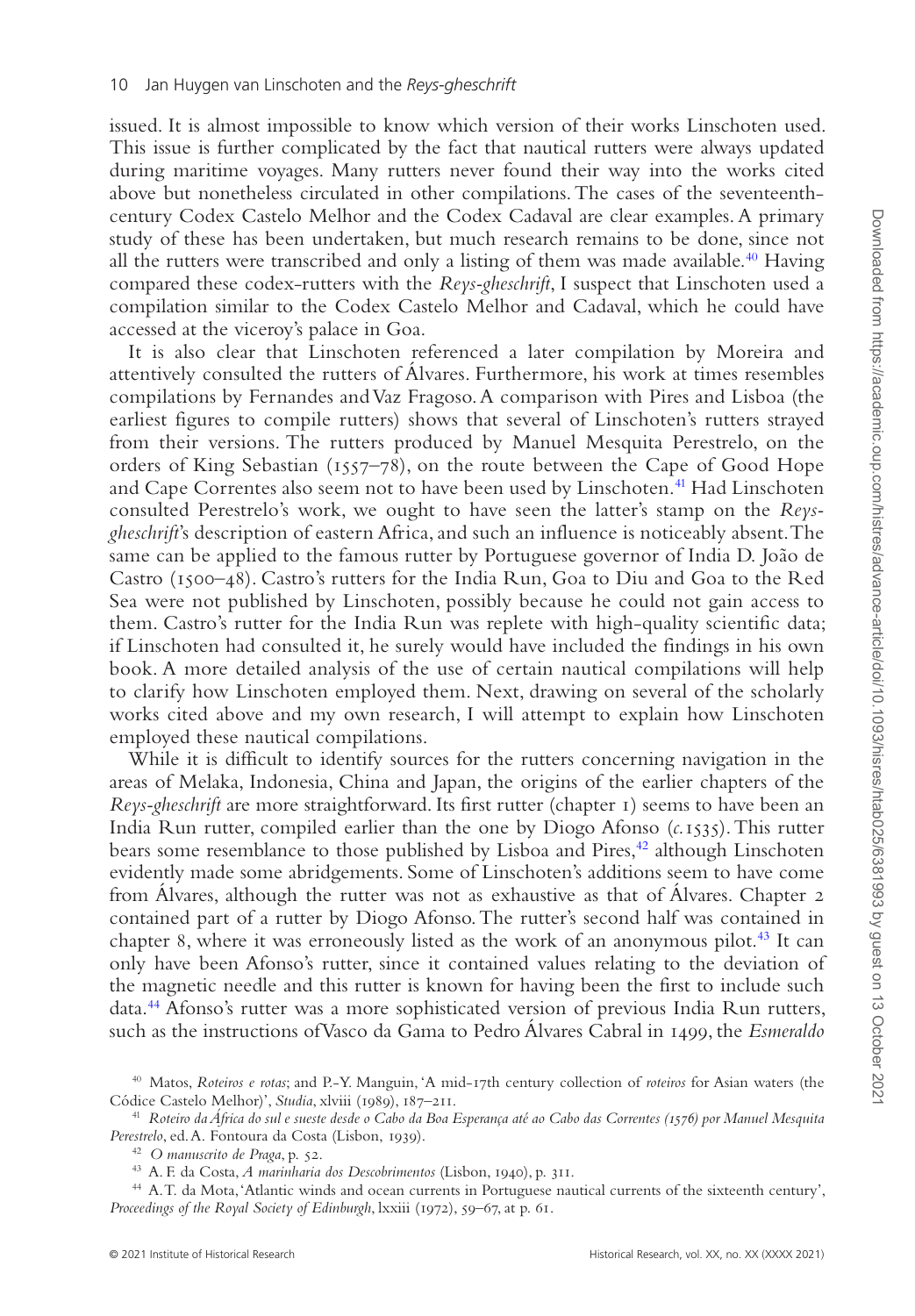of Duarte Pacheco Pereira and the rutters by Lisboa[.45](#page-10-0) Nonetheless, some authors state that chapter 8 was actually Linschoten's record of his nautical voyage to Europe in 1589[.46](#page-10-1) For chapters 3, 4, 9 and 10 Linschoten closely followed Álvares's rutters. Chapters 5 and 7 were a version of pilot Vicente Rodrigues's first rutter. Written in the 1570s, the work survives only in Linschoten's publication. Rodrigues's account of sailing with Earl D. Luís de Ataíde (1516–81) leads me to think that this rutter dates to 1577–8 or later.<sup>47</sup> Linschoten also seems to have followed it for chapter 6.<sup>48</sup> For chapters 11 and 12 Linschoten lifted information from the work of Vaz Fragoso.<sup>49</sup>

In the case of Pires's book, the 'livro de rotear', some nautical instructions on how to calculate the distance to the equatorial line, a list of locations and their degrees of latitude, and even the regiment of leagues parallel several questions and answers for sailors in the final section of the *Reys-gheschrift*. [50](#page-10-5) Regarding the Fernandes compilation, Linschoten seems to have relied on parts of this work for his coastal description of eastern Africa, for the Cochin-Bengal and Cochin-Melaka routes, and also for information on the monsoons and currents in the Melaka area.<sup>[51](#page-10-6)</sup> Nor should we forget that Linschoten drew heavily on Álvares in several chapters. His extensive use of these sources, however, did not preclude the introduction of several changes, which will be analysed in the next section.

Concerning the geographical area of Melaka, Jorge Semedo de Matos has already arrived at the conclusion that Linschoten used a rutter from Melaka to Sunda – an unusual document in the sixteenth century, since it covered a route that was abandoned by the Portuguese in 1526[.52](#page-10-7) This rutter was much more detailed than the comparable rutters by Lisboa and Pires. When describing the route between Sunda and China, Linschoten wrote more carefully than the authors of the versions compiled in the Codex Castelo Melhor and Codex Cadaval. Linschoten also printed the earliest known rutter on the route to Cambodia. Linschoten's version of the route from Melaka to Siam surpassed the later account from Moreira. Linschoten's *Reys-gheschrift* additionally holds the distinction of being the first published work to have provided the route between Manila and Macau, although the rutter was weak in its description of the navigational hazards offshore of Manila.<sup>[53](#page-10-8)</sup>

For some of these geographical areas, the influence of Moreira is quite evident. Linschoten started by using navigational details for the coast of India for his chapter on the route between Goa and Cochin and also on the voyage between Melaka and Goa. Moreira's rutter from Trincomale to Ceylonese Colombus seems to have figured in Linschoten's coastal description of the island. Linschoten likewise lifted Moreira's data for the routes to the Gulf of Bengal in his two chapters on the crossings to Bengal and Arrakan. Parts of Moreira's rutter from Goa to Melaka were used in the chapter on navigation between Pulo Simbalião and Melaka. Moreira's rutter from the Canton islands

<span id="page-10-0"></span><sup>45</sup> Malhão Pereira, 'Roteiros portugueses, séculos XVI a XVIII', p. 59.

<span id="page-10-2"></span><span id="page-10-1"></span><sup>46</sup> Koeman, 'Jan Huygen', p. 37; and Pos, 'Amigos-aventureiros', p. 74.

<sup>47</sup> *Roteiros portugueses inéditos*, pp. 83–4. Ataíde travelled to India as an earl only in 1577–8, since this title was granted to him by King Sebastian in 1577, when he was named viceroy of India for the second time. On this topic, see N. Vila-Santa, *Entre o reino e o império: a carreira político-militar de D. Luís de Ataíde (1516–1581)* (Lisbon, 2015), pp. 233–6.

<span id="page-10-3"></span><sup>48</sup> *Roteiros portugueses inéditos*, p. 116.

<span id="page-10-5"></span><span id="page-10-4"></span><sup>49</sup> *O livro de marinharia de Pêro Vaz Fragoso*, ed. L. de Albuquerque (Coimbra, 1977), pp. 29, 34–40.

<sup>50</sup> *O livro de marinharia de André Pires*, ed. L. de Albuquerque and A. Cortesão (Lisbon, 1963), pp. 200, 202–3, 205, 218, 220–2.

<span id="page-10-6"></span><sup>51</sup> *Livro de marinharia de Bernardo Fernandes (cerca de 1548)*, ed. A. F. da Costa (Lisbon, 1940), pp. 69–75, 89–97.

<span id="page-10-7"></span><sup>52</sup> *O manuscrito de Praga*, p. 53.

<span id="page-10-8"></span><sup>53</sup> Matos, *Roteiros e rotas*, pp. 53, 68–9, 114, 116, 175, 182, 198.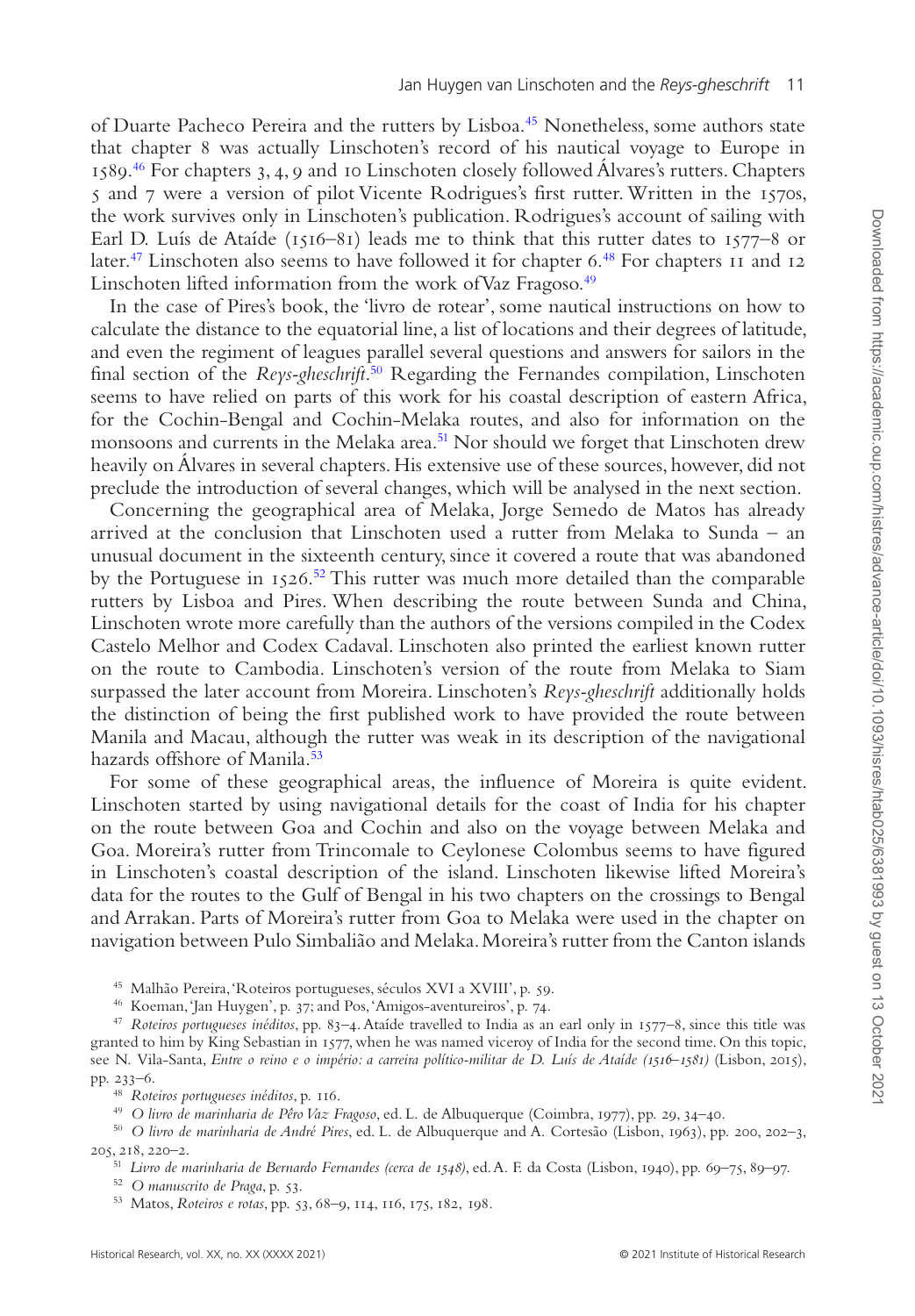to Melaka was also adopted in Linschoten's chapter on navigation between Melaka and Pulo Timão. Linschoten used a rutter on sailing from Japan for several chapters concerning navigation between Nagasaki and Macau. A rutter from Sunda to China filled out Linschoten's chapter on sailing between Melaka and Sunda. The route between Siam and Pulo Condor was put into service for two chapters: one on navigation between Pulo Condor and Siam, and one on sailing from Siam to China. Information from Moreira's rutter for sailing from Pulo Sisir to China appeared in Linschoten's account of the voyage between Siam and China. Several other adaptations of Moreira's book were recorded by Luís de Albuquerque.<sup>[54](#page-11-0)</sup> Given this abundance of direct links, it appears that Moreira's was the seamanship compilation that Linschoten adhered to most strictly when addressing navigation from India to China and Japan.

But in the process of writing the *Reys-gheschrift*, updates were also made, something that complicates any attempt to identify the original sources employed. Nevertheless, it is crucial to locate and characterize the major changes Linschoten did make and to try to discern the reasons behind them. If it is true that in the *Reys-gheschrift*, Linschoten was trying to update, for the Dutch, knowledge relating to the main Portuguese routes in Asia, his previous experience in Goa placed him in an excellent position to introduce his own technical changes to the rutters. The same can be applied to the Spanish rutters. During his Iberian career (and even more so after returning to the Dutch Republic), Linschoten had many chances to debate nautical science with scientific experts such as Petrus Plancius and Lucas Waghenaer. We should next attempt to clarify, therefore, whether the *Reys-gheschrift* was meant to function as a teaching document for Dutch sailors, produced with the type of Iberian Science that the Low Countries had been importing since the fifteenth century[.55](#page-11-1)

As has been outlined in the sections above, the *Reys-gheschrift* features several structural departures from extant versions of Linschoten's likely sources. We may now examine those changes attributable to Linschoten and consider the motivations underlying them.

\*

Several rutters of the *Reys-gheschrift* included interruptions in the discourse to explain specific scientific details. One was contained in the rutter for sailing between India and Pegu, in which Linschoten paused to clarify the meaning of the Indian term *almadia*. In the rutter of the voyage from Melaka to Goa, Linschoten also broke off from his description to explain the winds that the Portuguese termed 'viracoins', a meteorological phenomenon he had already mentioned many times. This concern with glossing potentially unfamiliar words also appeared in the rutter of a Chinese ship's voyage from China to Japan, in which Linschoten suddenly stopped to define the Portuguese word *monção* (monsoon), which he had been using. He also took the opportunity to mention that the Portuguese had borrowed their league system from the Japanese, and that two Japanese leagues were equal to one Portuguese league. In another rutter Linschoten explained what a typhoon was and how it affected navigation. It was only after these short asides that Linschoten detailed the monsoon system in Melaka and China. Finally, in the lengthiest Spanish rutter of the *Reys-gheschrift*, he reiterated his definitions of the 'vendavais' and 'brisas' winds, concepts used by Iberian sailors in the Atlantic.<sup>56</sup>

<span id="page-11-0"></span><sup>54</sup> *Le 'Livro de Marinharia de Gaspar Moreira'*, ed. L. de Albuquerque (Lisbon, 1977), pp. 43, 77–9, 80–7, 89, 98, 107, 121–2, 138, 145, 154, 156, 190, 199, 201, 210.

<span id="page-11-1"></span><sup>55</sup> R. W. Unger, 'Dutch nautical science in the Golden Age: the Portuguese influence', *e-Journal of Portuguese History*, ix (2011), 68–83.

<span id="page-11-2"></span><sup>56</sup> Linschoten, *Discours*, pp. 334–5, 379–80, 390, 406, 431–2.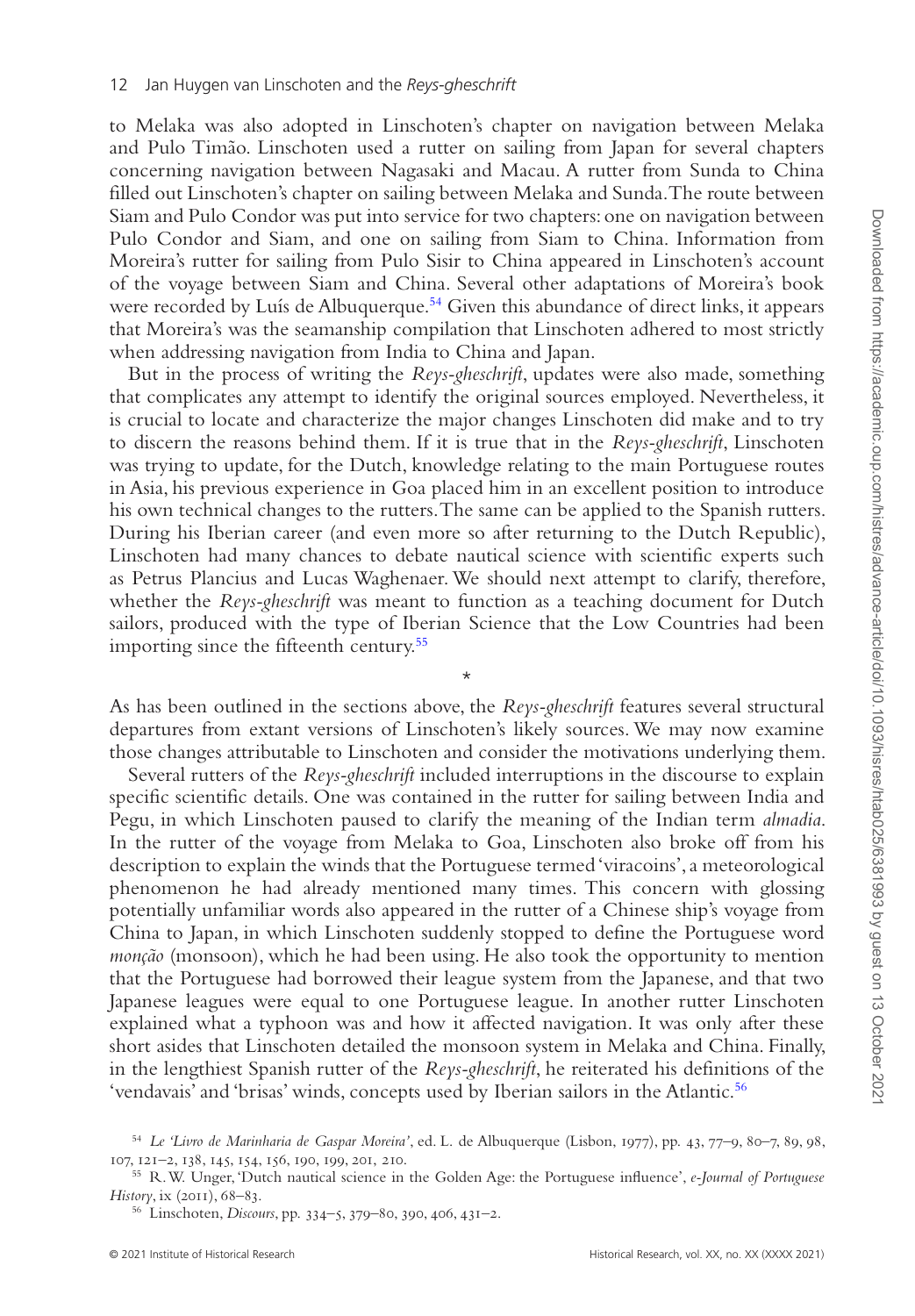In other instances Linschoten intervened in the text to make it easier for Dutch sailors to understand the technicalities of Iberian rutters. This can be seen in his comparison of the *sargaço* of the West African coast to local herbs of Verhaegen in Holland, or in his explanation of the *olho de boi* (a type of cloud encountered on the route between China and Japan)[.57](#page-12-0) Linschoten also adapted the material of his sources to make the *Reysgheschrift* more coherent and less repetitive. The most obvious example can be found in chapter 9, in which the description of the voyage to Portugal was cut short at the Cape of Good Hope (because the rest of the journey had already been explained in a different chapter). The same thing happened in chapter 21 during a discussion of the route between Pulo Condor and Siam.<sup>[58](#page-12-1)</sup> Linschoten's voice also came through in a series of personal comments. For instance, while writing about navigation between Macau and Japan, he remarked that Xiquij was a good port to anchor in. He also noted that some Portuguese sailors were murdered there, due (in his opinion) to the customary arrogance and ostentation of the Portuguese when landing in a foreign port, something that did not sit well with the Japanese.<sup>59</sup>

Linschoten further altered his source materials by expanding on the usual navigational warnings given in rutters, drawing on both personal experience and second-hand accounts. This can be seen in the rutter for Cochin to Melaka. Linschoten urged sailors not to stop at the Gomespola islands because they lay close to the Aceh Sultanate, a deadly enemy of the Portuguese that should be treated with the utmost caution. In the rutter for Melaka to Macau, Linschoten listed the technical mistakes made by Portuguese sailors and offered remedies based on information given to the crew of the *Santa Cruz* by Siamese mariners. The last rutter on the Brazilian coast was subjected to Linschoten's intervention as well. After a description of the Plata river bay, Linschoten mentioned that the bay made a good place to anchor but only for short periods because the Portuguese and Spanish had their warehouses nearby and might easily attack.<sup>[60](#page-12-3)</sup>

Thus, the *Reys-gheschrift* synthesized elements of various source rutters and Linschoten's own adaptations, expansions and original contributions. The dissimilarity between some surviving rutters and the *Reys-gheschrift* may be due to Linschoten's energetic editorializing, or indicate that some of the rutters were written by Linschoten himself. The latter may be true of chapter 28, in which Linschoten described the coast of Sumatra island and navigation to Sunda; chapter 16, which contained so many additions that he appears to have produced the majority of the rutter; and perhaps chapter 50, since he mentioned the route between Macau and New Spain only in very general terms and acknowledged that he had not sailed the area. But the most impressive case was in chapter 51, in which Linschoten outlined the galleon *Manila*'s route and returned to navigation between Macau and New Spain, always stressing contemporary Spanish interest in the route and the riches that could be made in the silver trade. Before publishing Gali's rutters in this same chapter, he also cast doubt on the notion that Gali had even made the journey and argued that some of the trip had instead been completed by Portuguese sailor Aires Gonçalves de Miranda. He counselled any prospective navigators on this route to provision themselves for a long oceanic voyage and to hire a Spanish pilot along with twelve or thirteen Chinese or Indian seamen, a crew easily found in Macau.

<span id="page-12-0"></span><sup>57</sup> Linschoten, *Discours*, pp. 309, 393.

<span id="page-12-1"></span><sup>58</sup> Linschoten, *Discours*, pp. 319–20, 347.

<span id="page-12-2"></span><sup>59</sup> Linschoten, *Discours*, p. 383.

<span id="page-12-3"></span><sup>60</sup> Linschoten, *Discours*, pp. 329, 343, 429.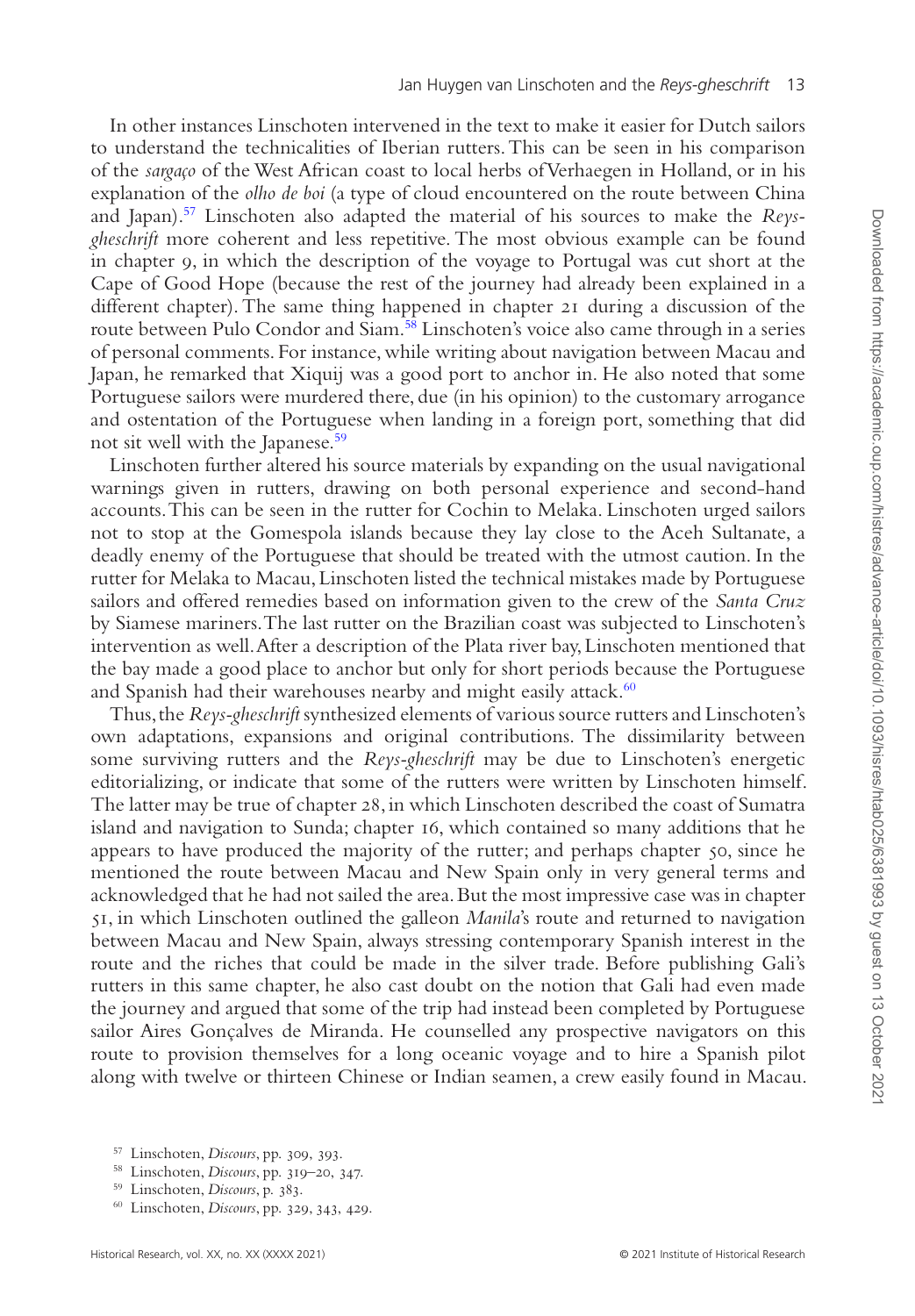Downloaded from https://academic.oup.com/histres/advance-article/doi/10.1093/hisres/htab025/6381993 by guest on 13 October 202 Downloaded from https://academic.oup.com/histres/advance-article/doi/10.1093/hisres/htab025/6381993 by guest on 13 October 2021

Finally, Linschoten entreated mariners to aim for Acapulco and from there to set off for any other destination, stressing the ill-advisedness of sailing directly to Callan of Lima.<sup>61</sup>

Linschoten's interventions ranged from minor rephrasing in several rutters to much more significant changes. In some rutters a 'copy-paste' procedure accounts for much of the provided content; in others whole paragraphs were erased. In this compilation/ editorial process Linschoten sometimes committed grave errors. In the rutter for the coast of Sumatra, he mangled the translation of local names and unwittingly invented places that did not exist in the sixteenth century. He also confused Cape Varela, on the Champa coast, with a local Hindu temple[.62](#page-13-1)

In the India Run rutter for the voyage from Lisbon to India, Linschoten referred to a certain type of bird as 'alcatrazes' rather than *entenais*, the usual term used in Portuguese rutters. He changed the latitude for the Cape of Good Hope from 36 to 35 degrees, and he added a note that Afonso had died when he was swallowed up by the sea, when in fact his ship had simply been wrecked and he had not died. He also changed league distances, switched the latitude of the shallows of Judia to 22 degrees, relocated the Angoche islands and altered the latitude degrees for the currents around Socotora. Similar technical amendments were introduced in his account of the voyage back to Portugal. The Lopo Soares islands were redefined as shallows and their distance to Madagascar increased. In these last cases Linschoten also removed a number of paragraphs, including references to storms and the moon's influence on tides, ubiquitous in contemporary rutters, as well as cutting the rutters covering the Red Sea altogether.<sup>[63](#page-13-2)</sup> I posit that this kind of change was introduced by Linschoten in all the rutters that he published. It is impossible to be entirely sure of this, however, since some changes may have already been in the original copies that Linschoten accessed. But why did Linschoten so often, and sometimes so radically, alter his source materials when compiling the *Reys-gheschrift*?

While in some cases we can attribute these deviations to sloppy copying or flawed source material, I maintain that Linschoten's scientific changes reflect his hard-earned knowledge of the areas he was addressing. Such is the case for the changes in the India Run rutters. Linschoten made these voyages himself (in 1583 and 1589) and had the opportunity to debate technicalities with Portuguese pilots (such as Gaspar Ferreira Reimão, who later wrote his own rutters, and perhaps Rodrigues). In many other instances, and definitely in those in which Linschoten erased several parts of a rutter, I believe he sought to simplify technical knowledge for his Dutch readers, unschooled as they were in the navigation of several regions covered by the *Reys-gheschrift*. A desire to render the rutters more easily understood may also have driven other changes, to be discussed below.

\*

Among the statements that could have been written by Linschoten are several in chapters that used the first rutter by Rodrigues, which survives only in the *Reys-gheschrift*. The assertion that storms near the equatorial line were not caused by the currents in the area but by the proximity of the equator falls under this category. Linschoten himself noted this fact during his voyage. Regarding marine journeys between Tristão da Cunha and the Martim Vaz islands, the *Reys-gheschrift* pointed out that the distance in nautical charts was exaggerated. In this rutter the author (whether it was Linschoten or that of his original source) disparaged the sailors' practice of relying on coastal profiles to navigate the Cape of the Needles, when they ought to avail themselves of a compass

<span id="page-13-0"></span><sup>61</sup> Linschoten, *Discours*, pp. 357–8, 409–11.

<span id="page-13-1"></span><sup>62</sup> Matos, *Roteiros e rotas*, pp. 71, 73, 76–7, 155.

<span id="page-13-2"></span><sup>63</sup> *O livro de marinharia de André Pires*, pp. 63–4, 66, 68–70, 72–4, 76–7, 79, 82, 84–9.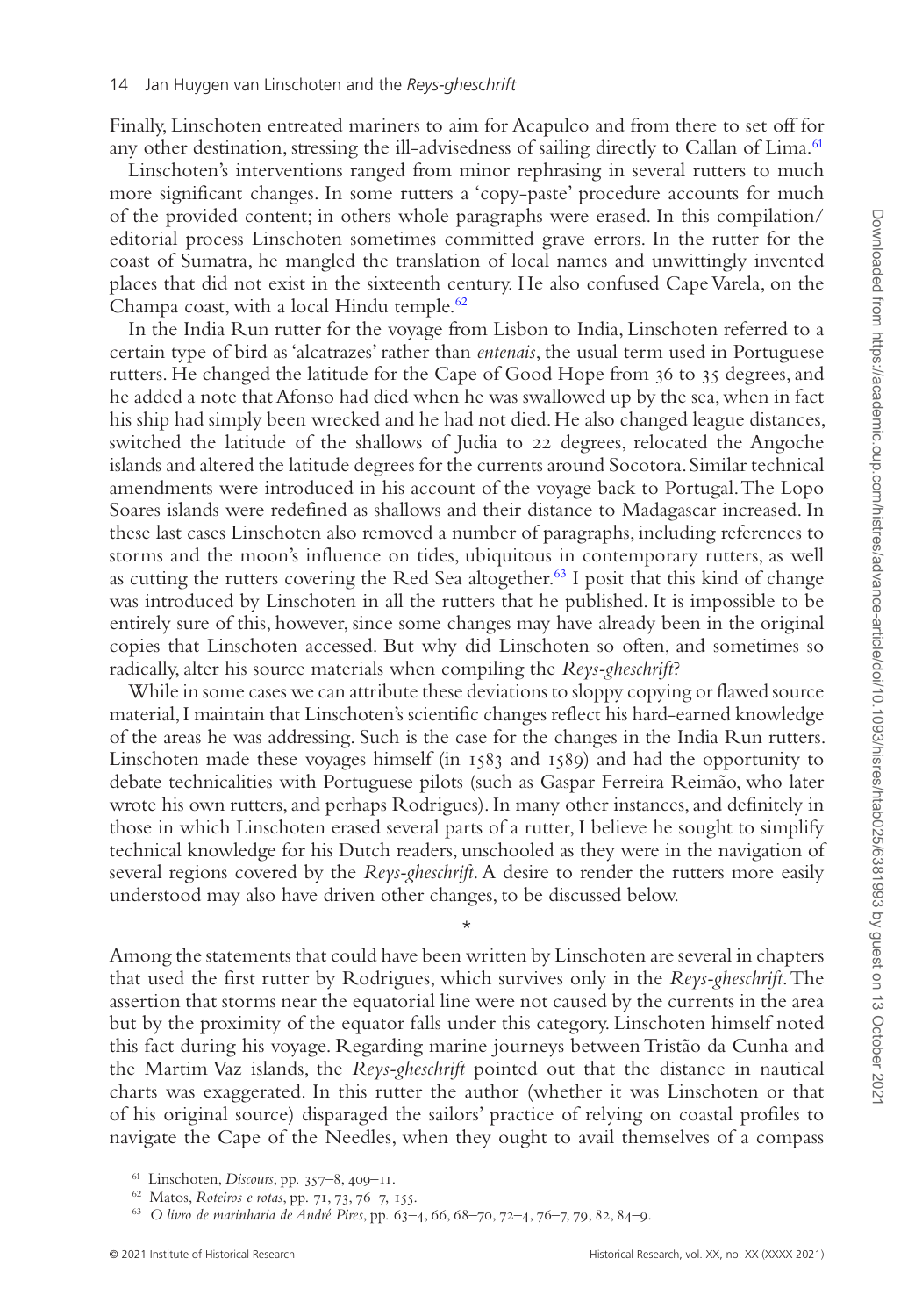as well[.64](#page-14-0) Since such information was accessible to Linschoten but hardly a secret, it is difficult to discern whether these represent the Dutchman's own contributions or were updates already present in his source materials.

A similar instance occurred at the end of the chapter on navigation along the Chinese coast, in which the *Reys-gheschrift* presented data contributed by Portuguese nobleman Pero da Cunha, who spent several years in the area, and a pilot from the Algarve. The warning about sea bandits and reference to a secret for successful navigation along the Japanese coast (sailing at a good distance away from the shoreline) could likewise have come from either Linschoten or a Portuguese pilot.<sup>65</sup> Several sections containing intricate instructions for avoiding shipwrecks (such as in the rutter for the Melaka area) seem to have been written by Linschoten. We may also assign authorship to Linschoten of passages in which he identified himself with the Portuguese. For instance, when discussing the island of the fisherman (en route between Melaka and China), he urged that special attention be given to the local population. Despite being friendly, Linschoten noted, the population had good reason to be afraid of 'us'.[66](#page-14-2) Multiple references to local names in both Portuguese and Chinese across the rutters also seem to have been Linschoten's work. Similar cases to Linschoten's comments can be discerned in Pomp's travel chapter – which included an account of an on-board dispute that had arisen when the *Santa Cruz* had arrived at Meaxuma island and some pilots had argued that they had arrived at Guoto island – and in passages containing detailed explanations on how to anchor at Nagasaki, following the opinion of old and experienced pilots.<sup>67</sup>

Additional cases of ambiguous authorship can be found in the reports on Asian nautical traditions that, by the end of the sixteenth century, had been fully integrated into Portuguese navigational practice. Also of uncertain origin, but plausibly attributable to Linschoten, are the assertions that Chinese pilots should be hired to sail along the Chinese coast due to its many dangers and rivers; that the assistance provided by Chinese pilots during a voyage to Japan, although they were fearful of sailing outside the monsoon season, had helped a Portuguese pilot during the voyage and that they in turn had ended up taught by the Portuguese pilot how to avoid a dangerous shallow; that along the Japanese coast it was normal to be approached by Japanese small ships that assisted with anchoring and that these should not be confused with the sea rovers; and, impressively, that a Chinese man from Chinchon, after providing commercial information about China and Japan, had suggested that there was a passage between Tartary and New Spain. This last statement was even reiterated in his own rutter by Gali, who, looking at the fish in the area, considered the assertion quite credible.<sup>68</sup> A similar remark on the passage between Tartary and New Spain appeared in Pomp's interview with Waghenaer in 1592[.69](#page-14-5) The connection between this information and Linschoten's voyages in 1594 and 1595 to find a northern passage from Europe to China cannot be ignored. Linschoten may well have used this report in his attempts to sway Dutch leaders and merchants and secure finances for his mission. Had Linschoten been uncertain on any points of navigation in the region, he could have turned to Pomp for assistance, since he was the only one of the pair to have sailed in Chinese waters.

- <span id="page-14-0"></span><sup>64</sup> Linschoten, *Discours*, pp. 313–14.
- <span id="page-14-1"></span><sup>65</sup> Linschoten, *Discours*, pp. 373, 384–5.
- <span id="page-14-2"></span><sup>66</sup> Linschoten, *Discours*, pp. 338, 342.
- <span id="page-14-3"></span><sup>67</sup> Linschoten, *Discours*, pp. 395, 397.
- <span id="page-14-4"></span><sup>68</sup> Linschoten, *Discours*, pp. 367–8, 371, 373–6, 390, 397, 414–15.
- <span id="page-14-5"></span><sup>69</sup> Pos, 'Amigos-aventureiros', pp. 89–90.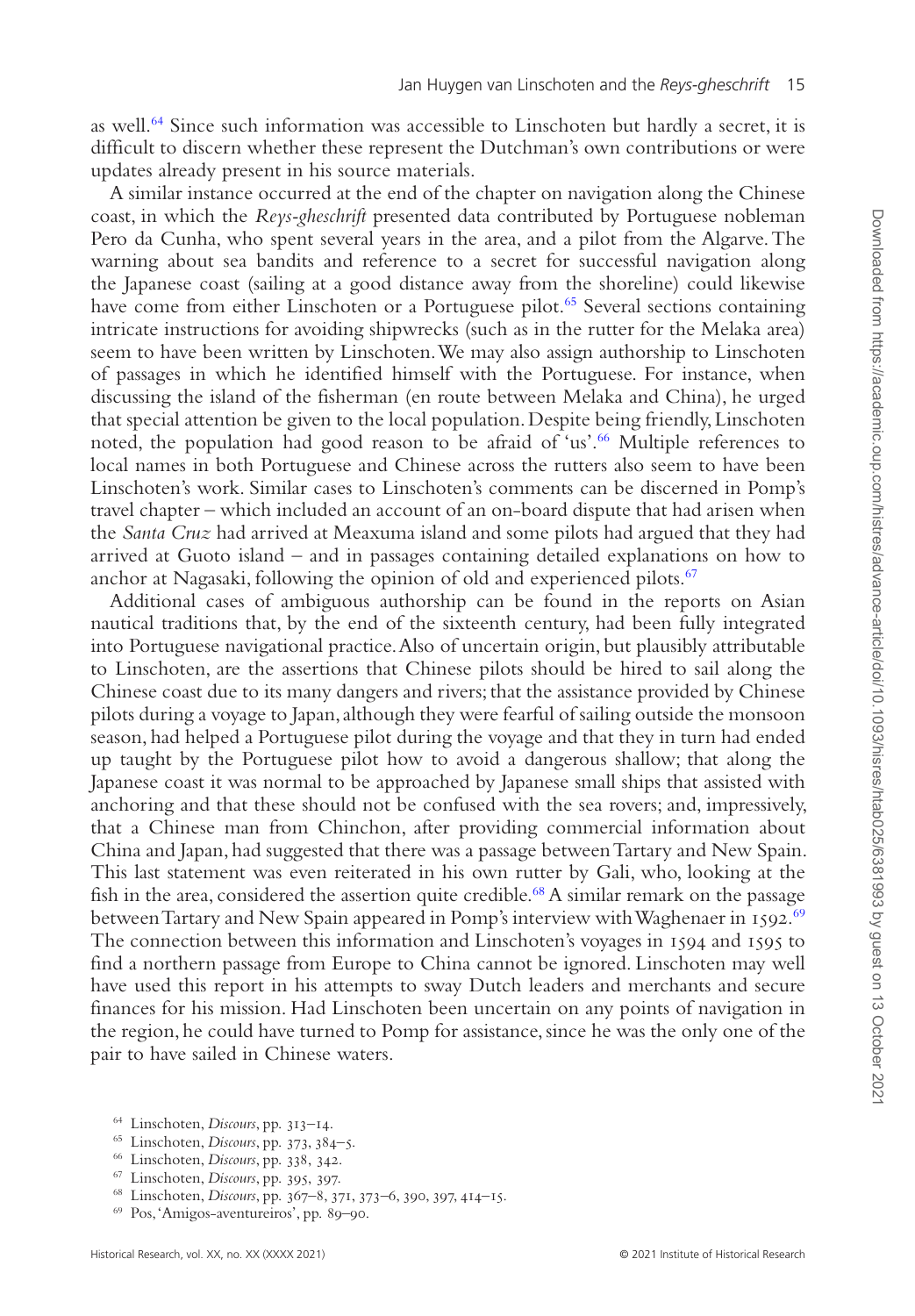The discussion so far has traced the complexity and nuance confronting conventional notions of authorship when applied to the *Reys-gheschrift*. Having already documented cases of alterations to the source materials used for the text's compilation, we may now more directly ask who, other than Linschoten, may have been involved in the writing of the *Reys-gheschrift*, and why.

It is widely known that the *Reys-gheschrift* was rewritten by Linschoten after his return to the Dutch Republic. Some authors state that he was asked by his editor, Claesz, to write the section with the rutters on the navigation to America. While engaged in voyages in the north, Linschoten handed off the task to Claesz[,70](#page-15-0) who completed the *Reys-gheschrift* with the addition of its final sections: the list of latitudes, the regiment on the deviation of the magnetic needle on the India Run voyages, and the set of questions and answers for sailors.<sup>71</sup>

\*

Since Claesz regularly collaborated with Plancius and Waghenaer, I consider their direct involvement in the writing of the *Reys-gheschrift* quite probable. In Waghenaer's case, his close connection with Linschoten is demonstrated not only by his public plaudits to him in his works but also by their enthusiastic exchange of nautical knowledge. The two worked together to publish rutters on the Artic, at the end of which Waghenaer lavished praise on Linschoten.<sup>72</sup> The case of Plancius's collaboration with Linschoten is more complex and requires a more detailed examination. A driving force behind the onset of Dutch overseas expansion, Plancius was a radical Calvinist preacher and mathematician.[73](#page-15-3) He worked alongside Claesz and Waghenaer for years, publishing nautical and cartographic materials from Iberian sources like Portuguese cartographer Luís Teixeira.[74](#page-15-4) As the head of the Dutch espionage network, $75$  he sent the Houtman brothers to Lisbon in 1592 to acquire Portuguese nautical rutters. Around the same time, he bought information from the English on their Scandinavian and Russian navigational attempts, begun in the 1550s, to find a passage to China.<sup>76</sup> His use of English cosmographer Edward Wright's ( $1561-1615$ ) tables in his works is likewise well documented[.77](#page-15-7) As a teacher at the Amsterdam school for sailors, Plancius was, alongside Robbert Robbertsz le Canu (1563–1632), charged with examining pilots[.78](#page-15-8) It is natural that he would have had an interest in Linschoten's *Reysgheschrift*, although the relationship between the two was fraught with scientific rivalry.

Plancius tried to exclude Linschoten from the 1595 debate on the route of Cornelis de Houtman's fleet, disagreed with him on the coordinates of Bantam and became involved in numerous heated public disputes with him. He was accused of madness, possibly even by Linschoten, because he increased the scale of maps of Scandinavia and Russia to defend his intention of sailing to China through the Artic rather than by coasting.[79](#page-15-9) He convinced Willem Barentsz (1550–97) to sail on his Arctic route in 1597 and patronized Gerrit de Veer's  $(1570-98)$  account of these expeditions against Linschoten's version.<sup>80</sup> In response Linschoten published his own academic edition of his travels to the north

- <span id="page-15-1"></span><sup>71</sup> Saldanha, 'Itineraries', p. 157.
- <span id="page-15-2"></span><sup>72</sup> Parr, *Jan van Linschoten*, p. 189.
- <span id="page-15-3"></span><sup>73</sup> Parr, *Jan van Linschoten*, pp. 211–12.
- <span id="page-15-4"></span><sup>74</sup> Shilder, *Monumenta*, vi. 105, 110–11, 299.
- <span id="page-15-5"></span><sup>75</sup> Parr, *Jan van Linschoten*, pp. 211–12.
- <span id="page-15-6"></span><sup>76</sup> Parr, *Jan van Linschoten*, p. 210.
- <span id="page-15-7"></span><sup>77</sup> C. Koeman, *Flemish and Dutch Contributions to the Art of Navigations in the XVI Century* (Lisbon, 1988), p. 5.
- <span id="page-15-8"></span><sup>78</sup> Shilder, *Monumenta*, vi. 229.
- <span id="page-15-9"></span><sup>79</sup> Parr, *Jan van Linschoten*, p. 279.
- <span id="page-15-10"></span><sup>80</sup> Parr, *Jan van Linschoten*, p. 279.

<span id="page-15-0"></span><sup>70</sup> Parr, *Jan van Linschoten*, p. 216.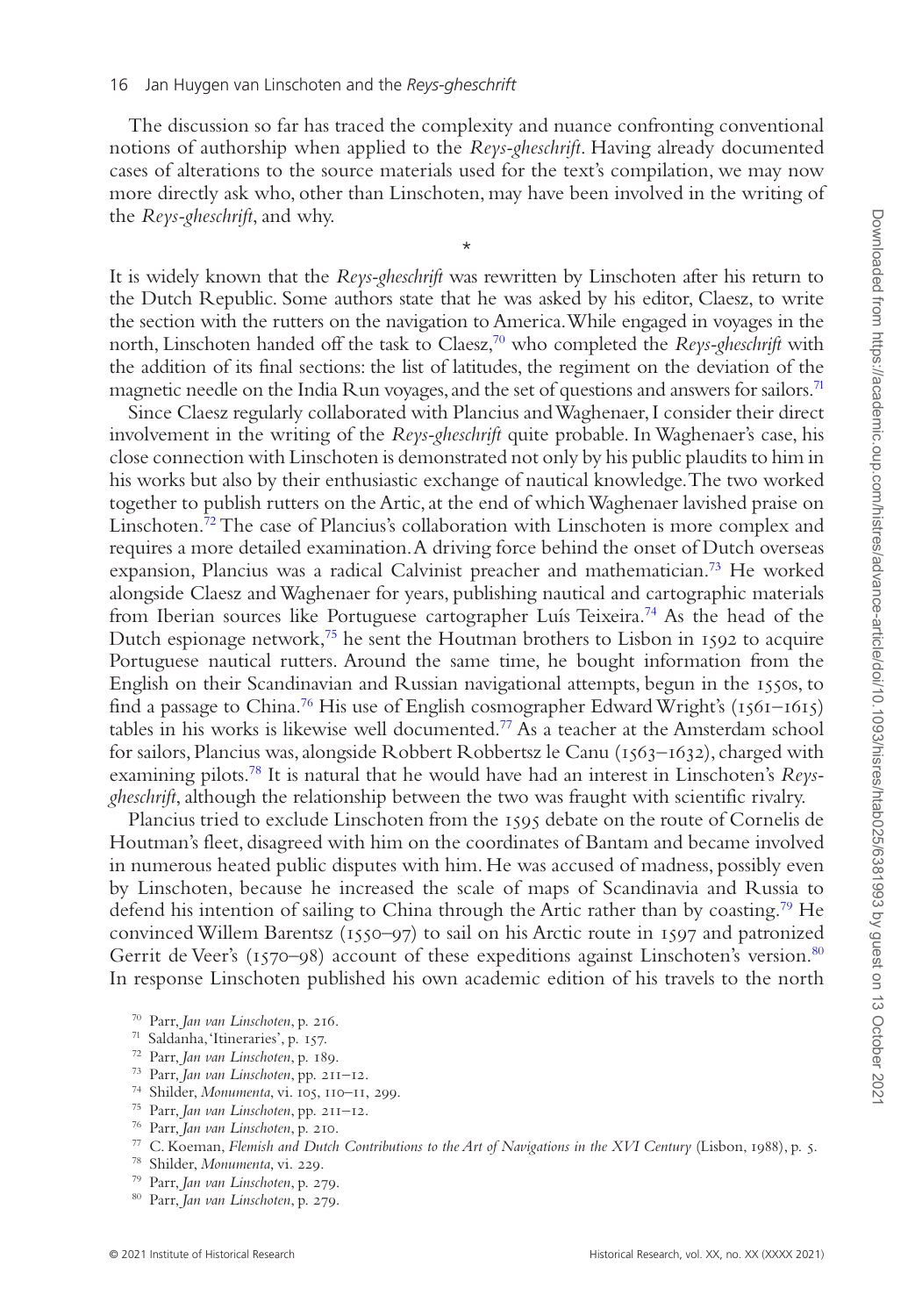in 1601. Most of the tensions between Plancius and Linschoten were rooted in scientific disagreements, and one outcome of Linschoten's own voyages was to disprove Plancius's ideas about Russian coastal geography.<sup>[81](#page-16-0)</sup>

A self-made scientist, Linschoten was the first to ask permission from the States General to construct a nautical chart for Arctic navigation from the Dutch Republic to China. At the request of Adriaen Veen, he used loxodromic nautical charts on his voyages to the north. While all of the duo's differences came to light in the aforementioned 1601 edition, <sup>82</sup> we should nonetheless remember that not long before his death, Linschoten was enlisted by Plancius to argue the viability of the northern route before the States General (at a time when it had been roundly discredited). Their rivalry was witnessed and recorded by Bernardus Paludanus (1550–1633), Linschoten's mentor, in his correspondence. It was indirectly present in a 1596 letter from Paludanus to Abraham Ortelius, in which the former promised Linschoten would send Ortelius a copy of the *Itinerario*. [83](#page-16-2) The prestige such a recommendation implicitly conferred on Linschoten made him, in the eyes of his peers, a worthy challenger to a renowned scientist like Plancius.

But in 1595 Plancius and Linschoten were forced to put aside their divisions and join forces to prepare Houtman's expedition for departure. It was during, or as a result of, this period that Plancius ended up giving Linschoten more than just cartographic materials for publication in the *Itinerario*. Bearing in mind that Houtman departed with rutters from Linschoten, information on China and Japan provided by Pomp, and a set of unsigned secret instructions very probably written by Plancius, $^{84}$  a picture emerges of a more than pro forma collaboration between Linschoten and Plancius for the first Dutch voyage to Asia. In his memorandum to Houtman, Plancius gave details of navigation in the Atlantic, including currents, tides and the problem of the earth's magnetism. It is possible that he grounded his writing in certain 'secrets of Portuguese navigation' acquired by the Houtman brothers' spy mission of 1592 in Lisbon. A lack of research on the Houtmans' manuscript, held at the National Maritime Museum in Amsterdam, precludes a deeper analysis at present.[85](#page-16-4) Nonetheless, Linschoten not only gave the route that Houtman followed between Madagascar and Java island but provided the magnetic deviations of the needle in several rutters that he published in the *Reys-gheschrift*. These would prove fundamental to Plancius's work on the topic, among them his attempts to solve the longitude problem at sea. $86$  The preparation of Houtman's fleet, conversely, must have led to Plancius's handing over more materials for the *Reys-gheschrift*.

The list of latitude co-ordinates, the regiment on the magnetic deviation of the needle, and the set of questions and answers for sailors were provided and prepared by Plancius and Claesz, probably using information acquired from the 1592 mission to Lisbon. There are also indications that this was a later addition to the *Reys-gheschrift*, included just in time for Houtman's departure in April 1595. The set of questions and answers for sailors bears some similarities to Iberian analogues but has a chaotic organizational structure (with easier and more difficult scientific questions jumbled together indiscriminately),

<span id="page-16-0"></span><sup>81</sup> Parr, *Jan van Linschoten*, p. 273.

<span id="page-16-2"></span><span id="page-16-1"></span><sup>82</sup> Koeman, *Flemish and Dutch Contributions*, pp. 11–12.

83 J. D. Tracy, *True Ocean Found: Paludanus's Letters on Dutch Voyages to the Kara Sea, 1595-1596* (Minneapolis, 1980), pp. 36–38, 72.

<span id="page-16-4"></span><span id="page-16-3"></span><sup>84</sup> Saldanha, 'Itineraries', p. 171.

85 Shilder, *Monumenta*, vi. 229-36. I have been informed that Dutch scholar Erik Odegard is currently working on a study of this manuscript.

<span id="page-16-5"></span>86 K. Davids, 'Dutch and Spanish global networks of knowledge in the early modern period: structures, connections, changes', in *Centres and Cycles of Accumulation in and Around the Netherlands During the Early Modern Period*, ed. L. Roberts (Münster, 2011), pp. 29–52.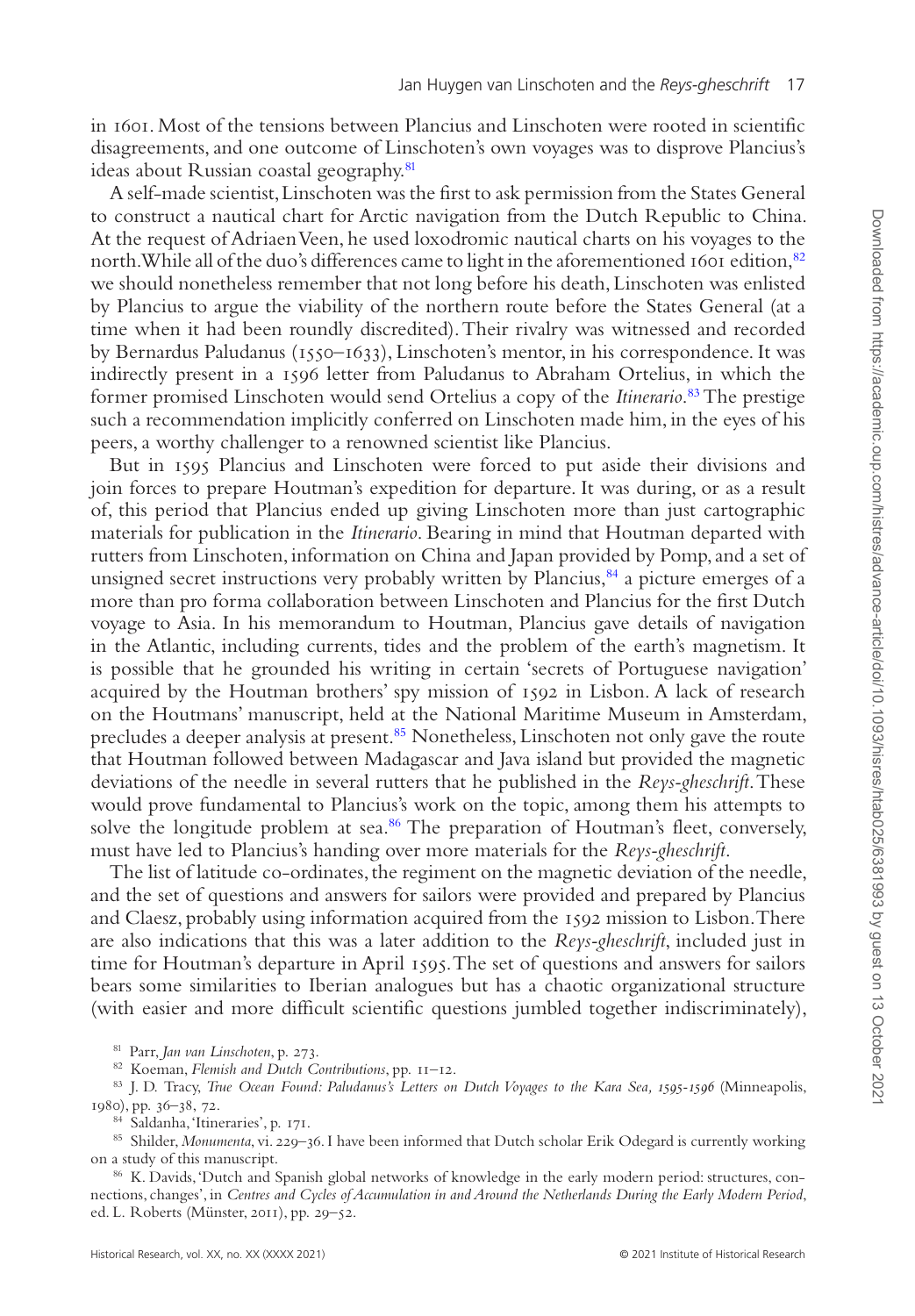pointing to its hasty compilation for publication. The list of co-ordinates was probably edited by Plancius and loaned to Linschoten for printing in the *Reys-gheschrift*. Both the questions and answers and the regiment on the deviations of the magnetic needle were crucial to the success of Houtman's expedition. It was precisely this kind of on-board information that could make the difference between life and death on the first Dutch nautical voyage to Asia. The indispensability of this knowledge may have been Plancius's motivation for sharing his work with a scientific adversary. Indeed, such a pattern of collaboration was emblematic of Dutch scientific production during this period and is evident in the publishing activities of Claesz's circle. The whole project of Dutch overseas expansion was at stake, and this was a cause Plancius defended until his death. He certainly would not have gambled with it in 1595.

But this handover by Plancius may have had other consequences for the writing of the *Reys-gheschrift*. Dekker has stated that it is highly probable that Plancius ordered Cornelis de Houtman and his brother Frederik (1571–1627) to make astronomical observations on the voyage, which were presumably given to Plancius after their return in 1597 and were later used in his works. $87$  But in 1598 Plancius also commanded that all scientific data for the fleet of Jacob van Neck (1564–1638) was to be compiled in books and delivered to him alone upon the fleet's return. The crewmen responsible for gathering data were forbidden from keeping their own copies and had to sign an oath of secrecy.<sup>88</sup> This 1598 order relates to the Dutch rivalry with the English in the north and Asia and was given in the same year that the *Itinerario* and the *Reys-gheschrift* were translated and published in English. Plancius's concern with controlling information leads me to think that a similar policy may have already been adopted in 1595 for Cornelis de Houtman's expedition and that this may have had consequences for the *Reys-gheschrift*.

The first example of the effects of this hypothesized policy of secrecy is the absence from the *Reys-gheschrift* of several materials that Linschoten had certainly compiled. The most obvious such example is the lack of a chapter on navigation between Madagascar and Java, the route that Houtman followed in 1595, even though we know that this information was given to Houtman by Linschoten[.89](#page-17-2) The same can be said of the absence of any nautical rutter on the Moluccas. It is hard to believe that Linschoten did not compile this information at the viceroy's palace in Goa; almost all contemporary collections of Portuguese nautical rutters had guides to this area. Our best explanation may be that Plancius and Claesz barred the publication of these materials in 1595 to avoid competition from the English and the French in areas where the Dutch hoped to establish themselves.

Another silence in the *Reys-gheschrift* that is hard to ignore is the lack of declination tables for the position of the sun. Such tables had been a cornerstone of Portuguese nautical literature since the late fifteenth century. The omission may have been ordered by Plancius for the same reason cited above with regard to van Neck. Plancius was keenly aware of the dangerous obstacle to Dutch expansion presented by the English, who under Elizabeth I (1558–1603) had a head start of several decades over the Dutch in oceanic navigation. In the 1590s competing nations sought scientific knowledge of navigation with ever-intensifying rapacity. The Dutch were perfectly cognizant of the

<span id="page-17-0"></span><sup>87</sup> E. Dekker, 'Early explorations of the southern celestial sky', *Annals of Science*, xliv (1987), 439–70, at p. 441.

<span id="page-17-2"></span><span id="page-17-1"></span><sup>88</sup> Shilder, *Monumenta*, vi. 236.

<sup>89</sup> A. Pos, 'A stranger's testimony: some of Jan Huygen van Linschoten's views on and from Goa compared with Portuguese sources', *Itinerario*, xxviii (2004), 117–34, at p. 129.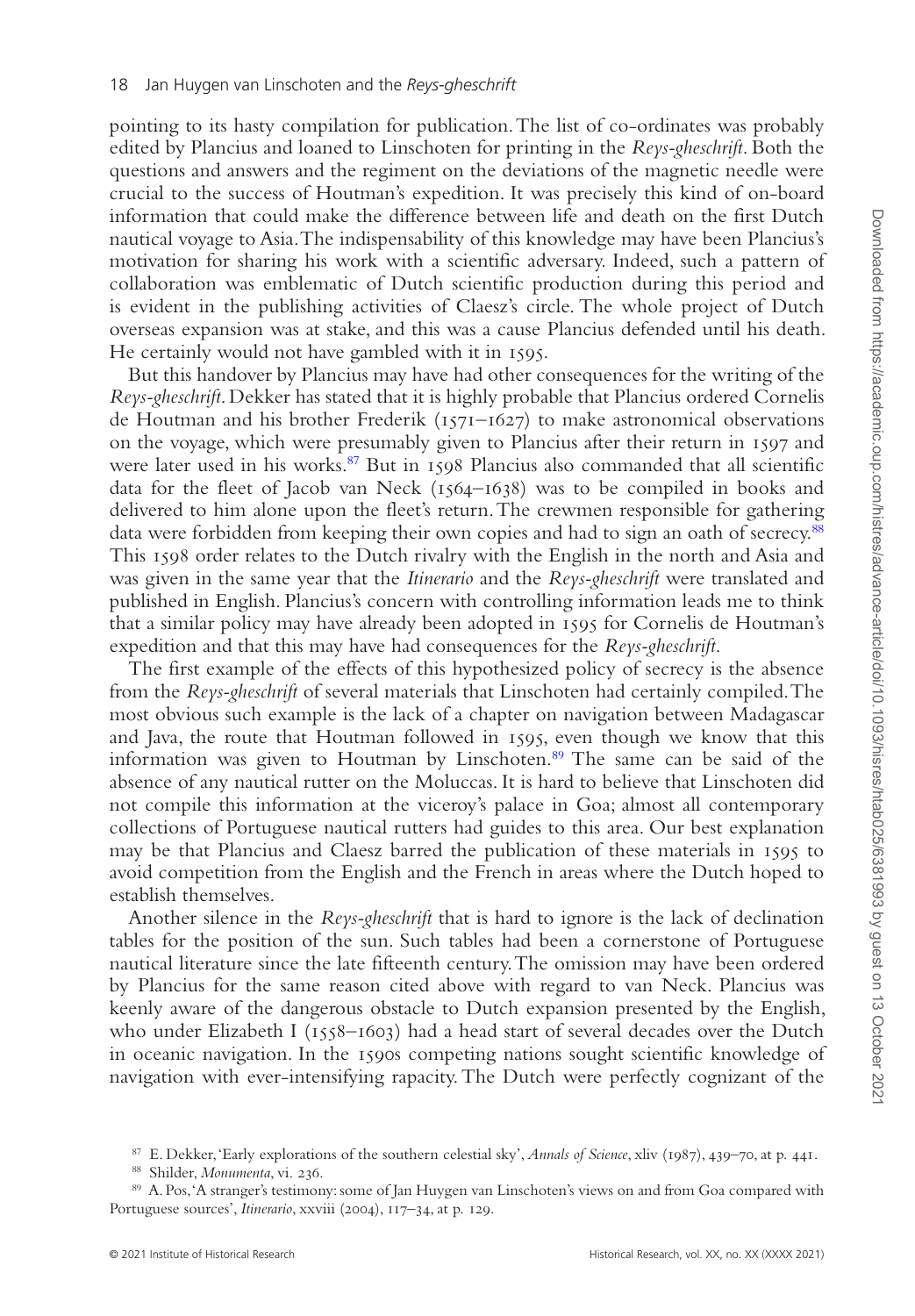fact that if they wanted to surpass the English, they had to carefully plan their expeditions, often under a veil of technical secrecy.<sup>[90](#page-18-0)</sup>

Despite extensive borrowing from Iberian sources for his discussion of their Atlantic routes, Linschoten also filled out these sections by interviewing Dutch sailors,<sup>[91](#page-18-1)</sup> as well as by calling on the knowledge of Plancius and Waghenaer. These additions may have contributed to the deviations of the *Reys-gheschrift* from extant Spanish and Portuguese rutters. Considering the fact that Claesz provided Linschoten and Paludanus with access to several non-Dutch scientific works for the *Itinerario*, we might also expect Paludanus to have intervened in some sections of the *Reys-gheschrift*, especially those concerning the Spanish Atlantic. The organization and contents of the *Reys-gheschrift* cannot be disconnected from this context, since in the end it became another work of many hands, exactly like the rest of the *Itinerario*. It is now time to return to the initial question of the importance of this whole process of updating the *Reys-gheschrift* with Iberian Science and its connection with the major global race for geographical knowledge at the end of the sixteenth century. I will start with the immediate consequences of the *Reysgheschrift*'s publication so that the legacy of Linschoten's text may be grasped.

\*

As I have argued, the *Reys-gheschrift* is more than a compilation of Iberian nautical rutters. In the process of compiling and editing Iberian Science, Linschoten became the author of some of these rutters. His scientific knowledge led him to introduce changes to rutters from geographical areas that he had sailed, as well as comment on regions he had never travelled to. In this process he also committed errors. Some of these mistakes, once published and translated into the main European languages, raised serious doubts about Iberian navigational expertise. The impact of Linschoten's oversights was most keenly felt among Portuguese practitioners of nautical science, since the majority of Linschoten's rutters were of Portuguese origin. Since the beginning of the sixteenth century, interest in Portuguese nautical and cartographic science had been heady, prompting rival European nations to seek access by whatever means necessary.<sup>92</sup> But because Portuguese nautical rutters had never been read by a wide audience until they were published by Linschoten, Linschoten's errors were taken as indications of the less than stellar state of sixteenth-century Portuguese science. The pall cast by the *Reys-gheschrift* affected the first Portuguese compilation of nautical rutters, published by Portuguese cosmographer Manuel de Figueiredo (1568–1622?) in 1608. Although Figueiredo proclaimed himself the first to organize and correct gross errors in several nautical rutters, he was in fact following in Linschoten's footsteps. His compilation may therefore have been an attempt to re-establish the legitimacy and reputation of Portuguese nautical science.

Even before this, however, the *Reys-gheschrift*'s publication had more immediate consequences for the Spanish and the Portuguese. Starting with the voyage of Houtman, the original route from Madagascar to Melaka (used by the Portuguese in the late 1570s and  $1580s$ ), became a Dutch mainstay.<sup>93</sup> Not only did it allow Dutch vessels to avoid encounters with Portuguese ships, but it also enabled them to circumvent some aspects of the monsoon navigational system in the Indian Ocean. As early as 1600 Portuguese

<span id="page-18-0"></span><sup>90</sup> On this topic, see also D. van Netten, 'Sailing and secrecy: Information control and power in Dutch overseas companies in the late sixteenth and early seventeenth centuries', in *Information and Power in History. Towards a Global Approach*, ed. I. Nijenhuis and others (London, 2020), pp. 157–71.

<span id="page-18-1"></span><sup>91</sup> Shilder, *Monumenta*, vi. 282.

<span id="page-18-2"></span><sup>92</sup> L. de Albuquerque, *A projecção da náutica portuguesa quinhentista na Europa* (Coimbra, 1972).

<span id="page-18-3"></span><sup>93</sup> Pos, 'A stranger's testimony', p. 129.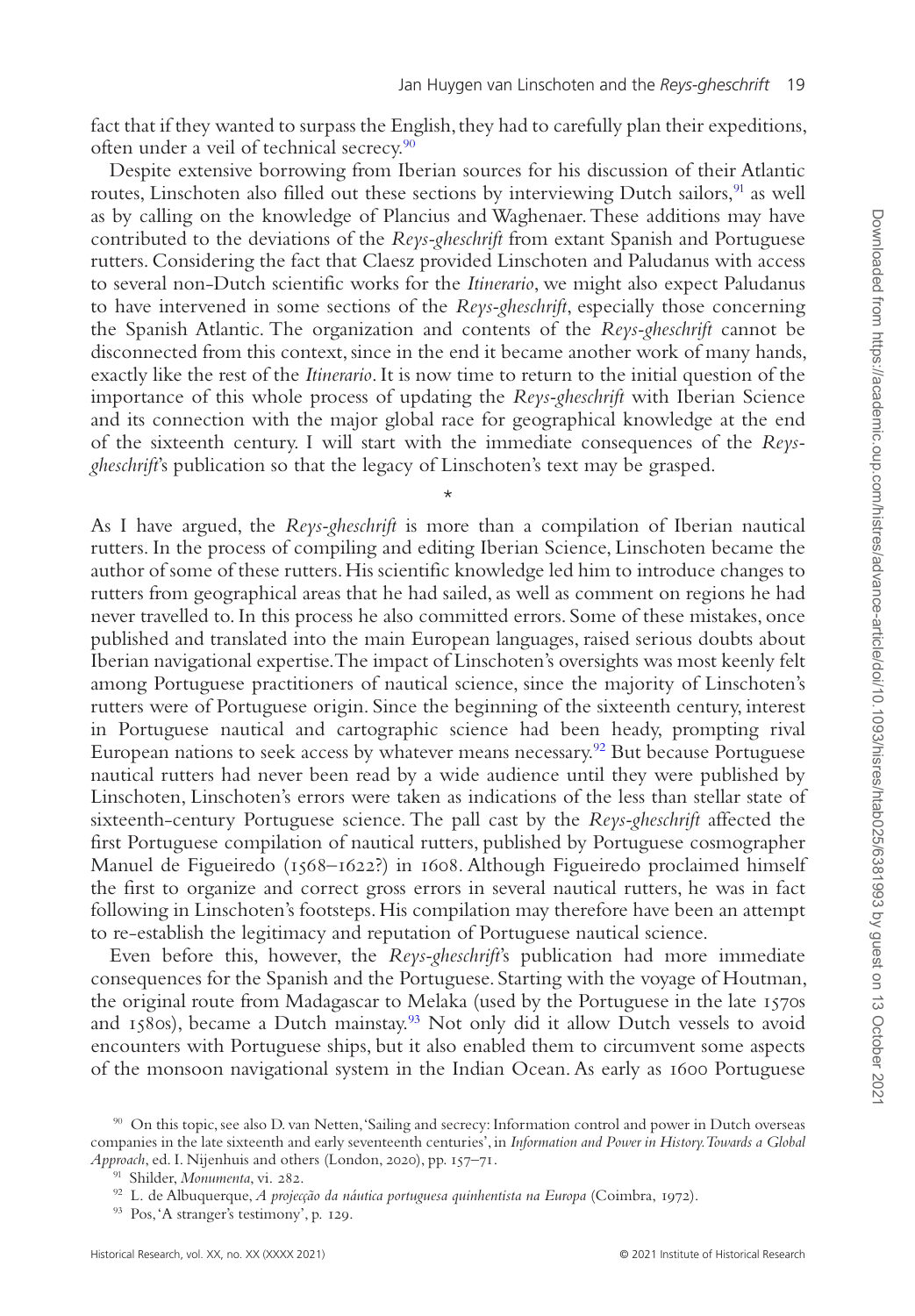cosmographer João Baptista Lavanha  $(1550 - 1624)$ , reacting to the publication of the *Reys-gheschrift*, ordered the issuing of a new India Run rutter.<sup>[94](#page-19-0)</sup> In 1613 Lavanha even sent a spy to infiltrate the Dutch and discover the scientific details of the 'new' route they had been using so successfully.<sup>[95](#page-19-1)</sup> The route, moreover, influenced Portuguese attempts to produce coastal charts and rutters of Madagascar during the 1610s and affected other administrative restructuring plans in Portuguese Asia.

But Linschoten's publication had further implications aside from its Iberian impact. Several studies have already shown the critical role that translations of Iberian rutters such as the *Reys-gheschrift* played in English, Dutch and French seafaring. Most rutters were used as a basis for navigation but were also updated over time. Data on the earth's magnetism contained in such translations likewise left a mark on non-Iberian literature on related topics.[96](#page-19-2) Linschoten's work is a striking example of this transmission of scientific knowledge, moving data on magnetism from Iberia to the Dutch Republic. Art Jonkers has shown the importance of Portuguese and Spanish sailing's contributions to data on the earth's magnetism.<sup>97</sup> Although sometimes daunting in its technicality, the *Reys-gheschrift* did not lack for an audience, in the hands of whom it had the power to irreversibly shake up the development of early modern geopolitics and science. Here again, the connection with the struggle for geographical information and its importance leads to a clear conclusion. It is thus time to reflect more globally on the legacy of Linschoten's opus in the early modern period.

Being formally the work of a cross-cultural broker,<sup>98</sup> and less formally another work by multiple writers, and thus quite typical of the Dutch cultural and scientific ecosystem during the 1590s, the *Reys-gheschrift* began a process that bears interesting similarities to its Portuguese antecedent. Whereas the dissemination of Portuguese nautical science and cosmography conditioned the rise of the Dutch and English East India companies (the V.O.C. and E.I.C., respectively), a similar development occurred in the fifteenth century, when the Portuguese adapted Mediterranean sailing techniques for their early expeditions in the Atlantic.<sup>[99](#page-19-5)</sup> The movement of information between the Portuguese and the Dutch is mirrored in the flow of knowledge characterizing Portuguese-Spanish, French-Iberian and English-Iberian relations. Such relations are manifest in the itinerancy of nautical experts, exemplified by the migrations of sailor Ferdinand Magellan (1480–1521) and the Faleiro brothers to Spain, that of Portuguese pilot Jean Alphonse ( $1484-1544$ ) to France, and the well-known case of Sebastian Cabot (1477–1557) from Spain to England. The employment of Portuguese, Spanish and French pilots in English navigations of the Elizabethan era is also well documented. David Waters has long since demonstrated England's debt to Iberian nautical science[.100](#page-19-6) The case of Portuguese pilot Nuno da Silva, whose account Linschoten published, demonstrates decisively how dependent Drake's 1579 circumnavigation of the globe was upon Iberian nautical knowledge.<sup>101</sup>

<span id="page-19-0"></span><sup>94</sup> R. C. D. Baldwin, 'The development and interchange of navigational information and technology between the maritime communities of Iberia, North-Western Europe and Asia, 1500-1620' (unpublished Durham University M.A. thesis, 1980), p. 187.

<span id="page-19-1"></span><sup>95</sup> M. E. M. Santos, 'O problema da segurança das rotas e a concorrência luso-holandesa antes de 1620', *Revista da Universidade de Coimbra*, xxxii (1985), 121–59, at pp. 138–40.

<span id="page-19-2"></span><sup>96</sup> Malhão Pereira, 'Roteiros portugueses, séculos XVI a XVIII', pp. 267–8, 271–4.

<span id="page-19-4"></span><span id="page-19-3"></span><sup>97</sup> A. T. R. Jonkers, *Earth's Magnetism in the Age of Sail* (London, 2003), pp. 48–57.

<sup>98</sup> K. Raj, 'Go-betweens, travelers, and cultural translators', in *A Companion to the History of Science*, ed. B. Lightman (Chichester, 2020), pp. 39–57.

<span id="page-19-6"></span><span id="page-19-5"></span><sup>99</sup> A. T. da Mota, *Evolução dos roteiros portugueses durante o século XVI* (Coimbra, 1969), p. 31.

<sup>&</sup>lt;sup>100</sup> D. Waters, *The Iberian Bases of the English Art of Navigation in the Sixteenth Century* (Lisbon, 1970).

<span id="page-19-7"></span><sup>101</sup> L. B. Wright, *English Explorers' Debt to the Iberians* (Coimbra, 1980).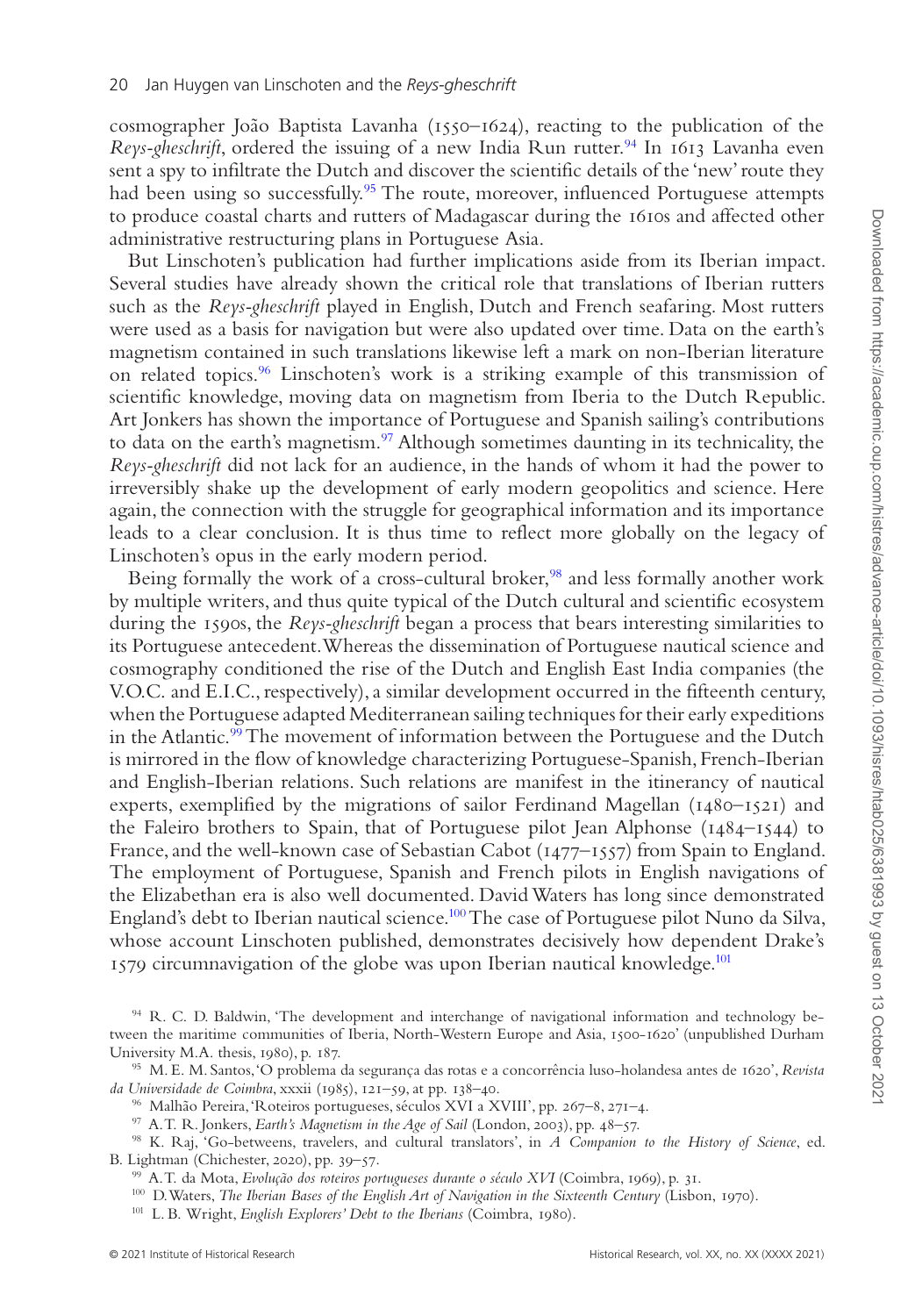In this sense, the *Reys-gheschrift* is testimony to an open secret of life in sixteenthcentury Europe: that even between overt rivals, strategic nautical knowledge and texts crossed borders and could not be controlled indefinitely. It points to a world of nautical experts in motion, ranging from common sailors to navigators and cosmographers; a motion that could not be stopped by the Portuguese and Spanish crowns, despite their attempts to do so. This intense movement had a significant impact on the emergence of scientific ideas about the earth and brought about a new consciousness and conception of the world as a globe, discussed in depth by Denis Cosgrove.[102](#page-20-0) The unprecedented length of maritime journeys undertaken at the end of the fifteenth century and in the early years of the sixteenth century could not help but change the socio-scientific discussion surrounding navigation. The voyages brought greater numbers and more diversely trained people on board, creating conditions for the dissemination of scientific practices to new echelons of society and a larger audience overall.[103](#page-20-1) With these voyages and their concomitant documentation, the notion that the entire earth could be known and described seized the imagination of European stakeholders and inspired improved scientific approaches.

We cannot, therefore, overstate the significance of sixteenth-century Iberian Science, embodied in nautical rutters as privileged documents where we can observe this process in action. This process began in the sixteenth century, although it acquired greater clarity in the seventeenth century. The escalation of navigations explains why, in the seventeenth century, the competition for global nautical knowledge reached fever pitch, as evidenced in the spate of 'espionage' missions. If in the sixteenth century it was mainly the French, the English and the Dutch spying on Iberian Science, by the seventeenth century the Portuguese and the Spanish were also eager to lay hands on the technical updates made by the Dutch and the English. Nonetheless, as in the sixteenth century, albeit with greater intensity, we are confronted with a scientific world of nautical experts on the move.

It is precisely in this context that the *Reys-gheschrift* became so important for this broader process. Not only is Linschoten emblematic of these scientific transfer processes, but he clearly grasped the significant role that Iberian Science could play at the beginning of Dutch overseas expansion. More generally, Linschoten saw that geopolitical dominance in a world of maritime empires depended increasingly upon technical expertise. During his 'apprenticeship' aboard ship in Portuguese Asia, Linschoten himself became an expert, enabling him to actively intervene in the texts he compiled. I have no doubt that he would have been qualified to instruct Dutch seamen in matters like astronomical navigation, so common on his voyages on the Portuguese India Run. Nevertheless, even if we cannot document any pedagogical forays Linschoten may have made, as we can for Plancius and Waghenaer, the plausibility of this proposition, and its possible influence on the *Reys-gheschrift*, merits consideration.

In turn, Linschoten's scientific collaborations with Claesz, Plancius, Waghenaer and Paludanus explain why the *Reys-gheschrift* was so successful, with the book eventually being reprinted several times in the seventeenth century. Not only did it have the 'scientific authority' of Linschoten, Plancius and Waghenaer, but it was a pragmatic text, ready-made for use on ships. It would be equally at home in nautical schools throughout Europe, teaching inexperienced pilots. This pedagogical intention cannot be separated from Linschoten's own scientific status. This was a status that Linschoten

<span id="page-20-1"></span><span id="page-20-0"></span><sup>&</sup>lt;sup>102</sup> D. Cosgrove, *Apollo's Eye: a Cartographic Genealogy of the Earth in the Western Imagination* (London, 2001).

<sup>103</sup> H. Leitão, 'All aboard! Science and ship culture in sixteenth century oceanic voyages', *Early Science and Medicine*, xxi (2016), 113–32.